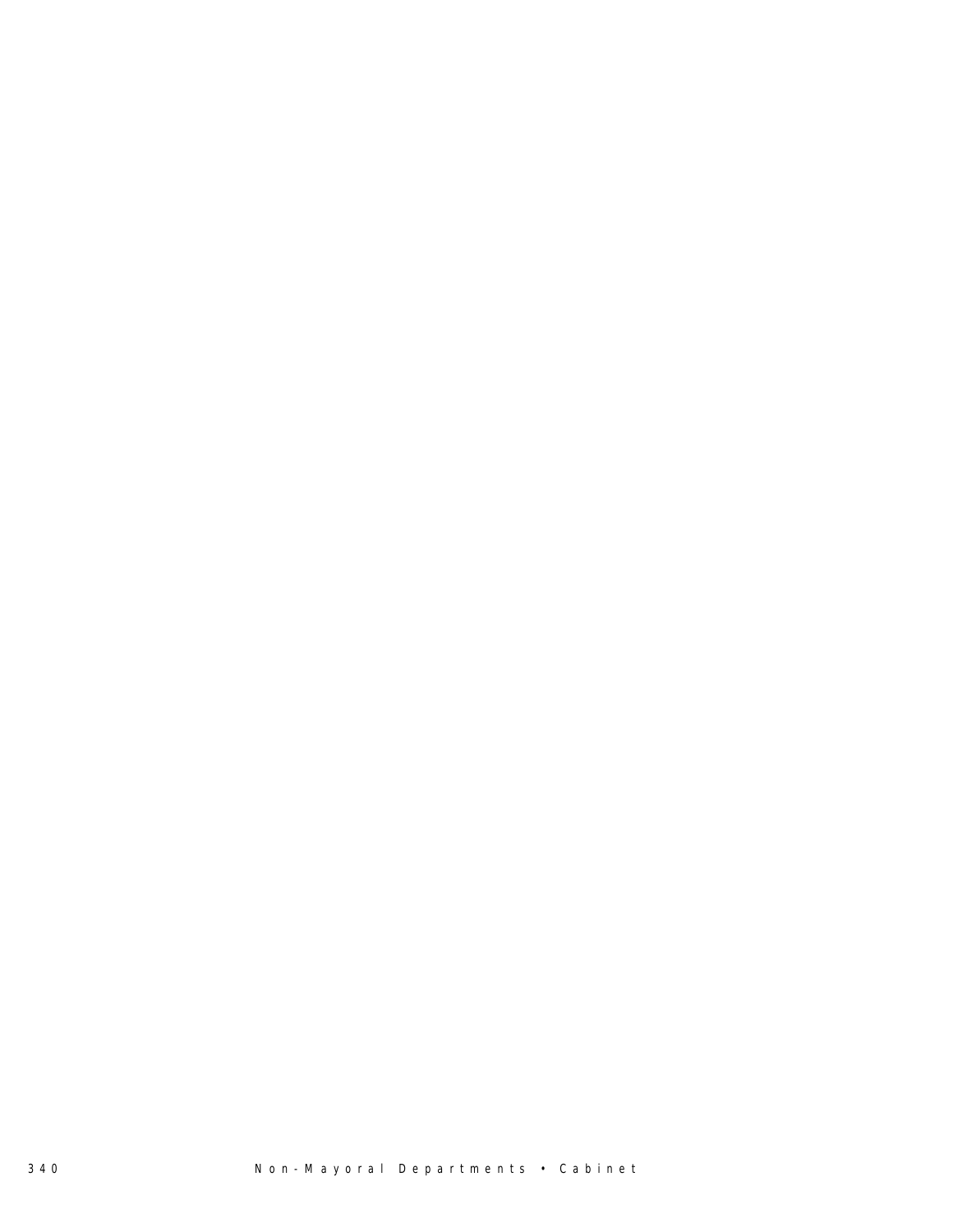# Non-Mayoral Departments

### *Cabinet Mission*

These departments are governed independently by appointed or elected officials, but are financed by the City: City Clerk (elected by the City Council); City Council (elected position); Finance Commission (appointed by Governor); Licensing Board (appointed by Governor); and Suffolk County Sheriff (elected position).

| <b>Operating Budget</b>            | Program Name                                                        | Total Actual '12                           | Total Actual '13                             | <b>Total Approp '14</b>                      | <b>Total Budget '15</b>                      |
|------------------------------------|---------------------------------------------------------------------|--------------------------------------------|----------------------------------------------|----------------------------------------------|----------------------------------------------|
|                                    | City Clerk<br>City Council<br>Finance Commission<br>Licensing Board | 984.276<br>4.517.718<br>178,713<br>620.838 | 1.006.627<br>4.734.092<br>187,377<br>676,262 | 1.062.938<br>5.150.000<br>197.659<br>725,322 | 1,081,664<br>5,213,681<br>247,688<br>711,017 |
|                                    | <b>Total</b>                                                        | 6,301,545                                  | 6,604,358                                    | 7,135,919                                    | 7,254,050                                    |
| <b>External Funds Expenditures</b> |                                                                     | Total Actual '12                           | Total Actual '13                             | Total Approp '14                             | <b>Total Budget '15</b>                      |
|                                    | City Clerk                                                          | 24,025                                     | 39,601                                       | 6.272                                        | 43,584                                       |
|                                    | <b>Total Cabinet</b>                                                | 24,025                                     | 39,601                                       | 6.272                                        | 43,584                                       |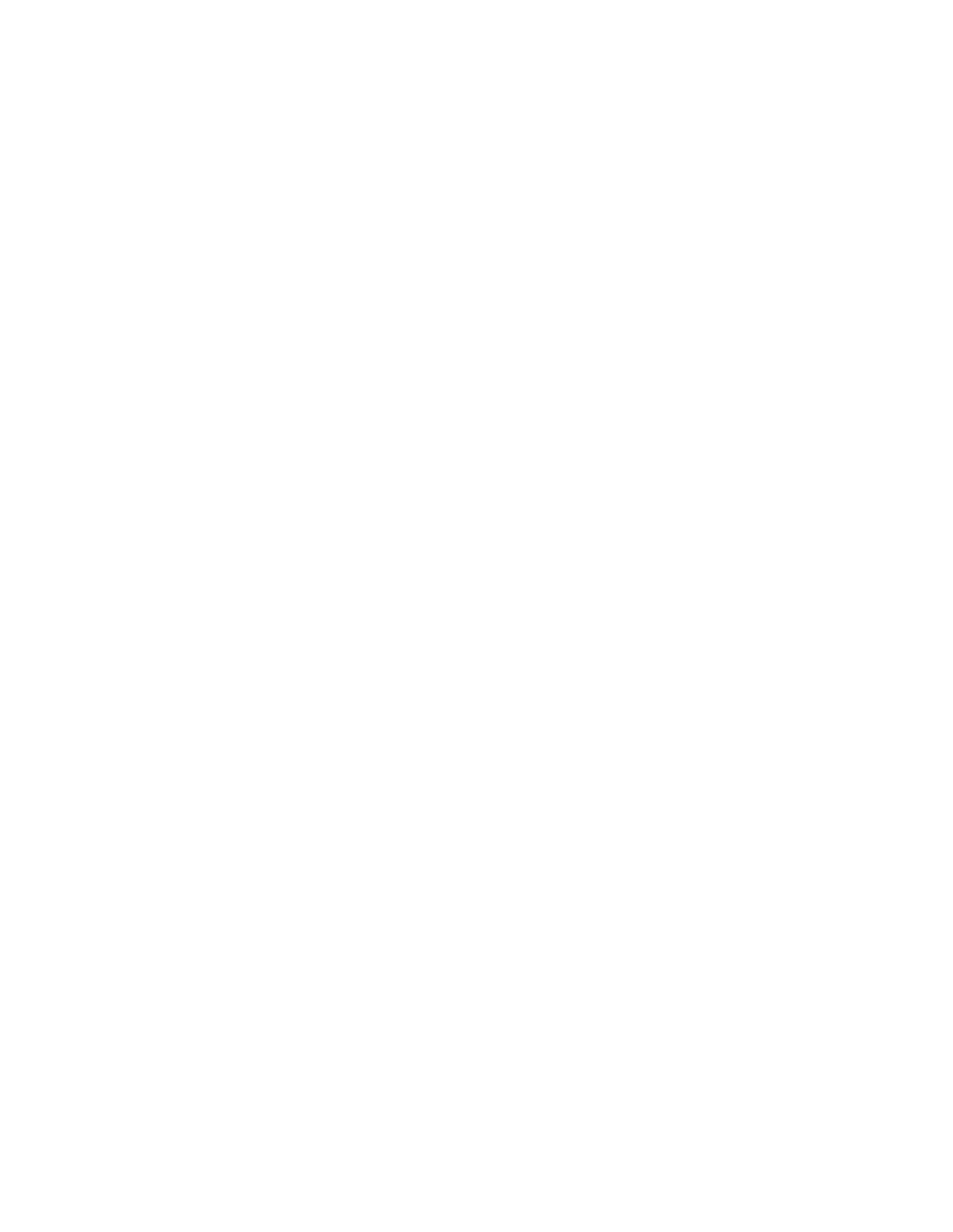# City Clerk Operating Budget

#### *Maureen Feeney, City Clerk , Appropriation 161*

#### *Department Mission*

The mission of the City Clerk's office is to accept, file, record, and maintain all municipal records. The City Clerk publishes the agenda for all City Council meetings, records all Council and related Mayoral actions, and edits and compiles the minutes of Council meetings. The Department also maintains the City Council document system database and publishes all ordinances and amended codes on a yearly basis. The City Clerk is also responsible for overseeing the work of the Archives Commission.

### *Selected Performance Strategies*

- *Legislative Support*
- To update the Ordinance section of the Municipal Code and distribute supplements.
- *Archives*
- To provide archives record center services to City departments and the public; provide records disposition services to departments.

| <b>Operating Budget</b>      | Program Name                                                     | Total Actual '12              | Total Actual '13              | Total Approp '14              | <b>Total Budget '15</b>       |
|------------------------------|------------------------------------------------------------------|-------------------------------|-------------------------------|-------------------------------|-------------------------------|
|                              | Legislative Support<br>Document Filing<br>Archives               | 317.701<br>401.415<br>265.160 | 363.765<br>369.649<br>273,213 | 366,242<br>392.436<br>304,260 | 364,868<br>393,896<br>322,900 |
|                              | Total                                                            | 984,276                       | 1,006,627                     | 1,062,938                     | 1,081,664                     |
| <b>External Funds Budget</b> | <b>Fund Name</b>                                                 | Total Actual '12              | Total Actual '13              | Total Approp '14              | <b>Total Budget '15</b>       |
|                              | National Historical Publications & Records<br>Commission (NHPRC) | 24,025                        | 39,601                        | 6,272                         | 43,584                        |
|                              | Total                                                            | 24,025                        | 39,601                        | 6,272                         | 43,584                        |
| <b>Operating Budget</b>      |                                                                  | Actual '12                    | Actual '13                    | Approp '14                    | <b>Budget '15</b>             |
|                              | <b>Personnel Services</b><br>Non Personnel                       | 916,075<br>68,201             | 953,000<br>53,627             | 1,003,738<br>59,200           | 1,026,864<br>54,800           |
|                              | Total                                                            | 984.276                       | 1,006,627                     | 1,062,938                     | 1,081,664                     |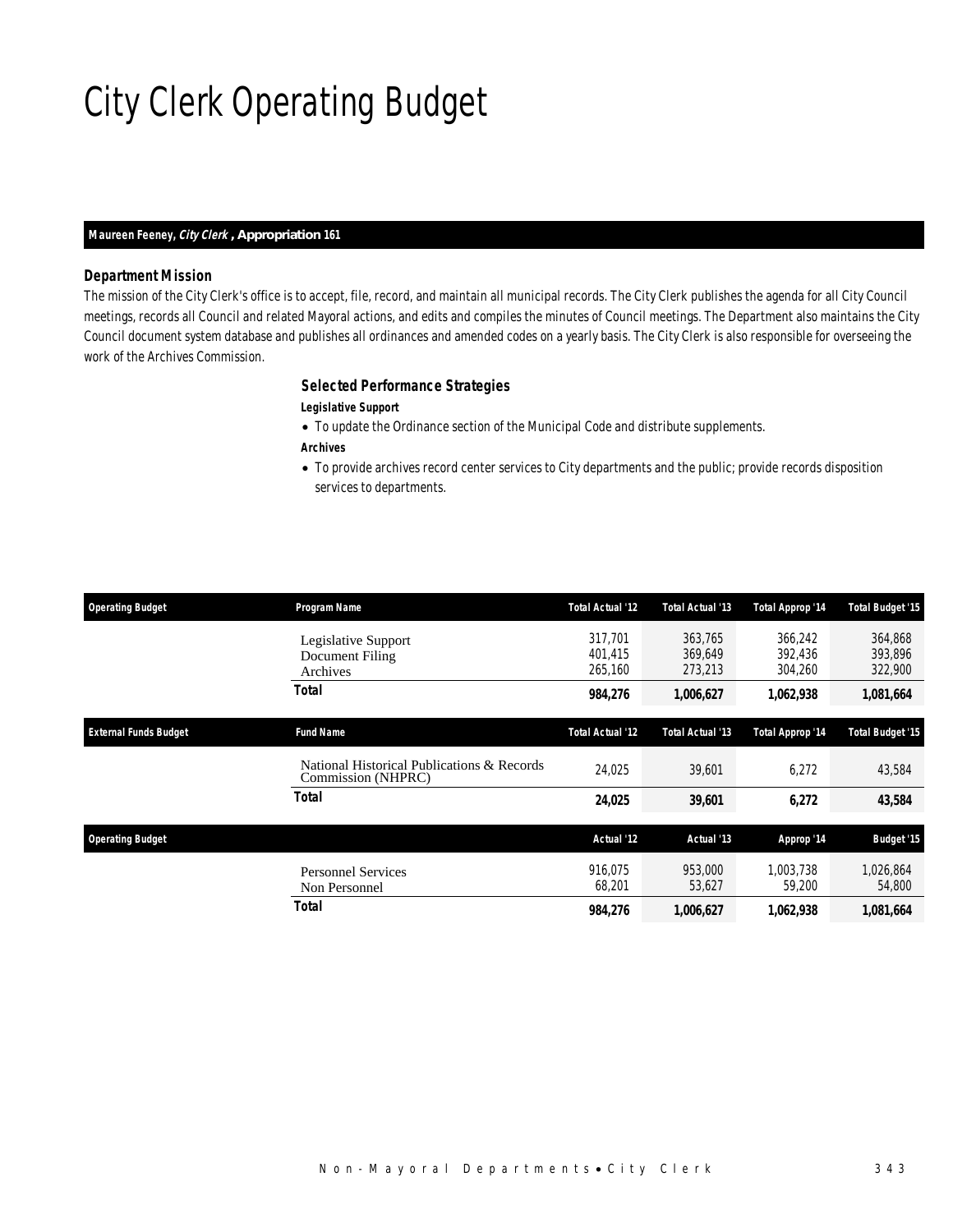# City Clerk Operating Budget



### *Authorizing Statutes*

- Election of the City Clerk, CBC St. 2 §§ 11, 13, 550, 551; CBC St. 6 § 101; CBC Ord. §§ 2-10.1-2- 10.4; M.G.L.A. c. 41, §§ 12-19.
- Duties of the City Clerk, M.G.L.A. c. 41, §§ 12-19; 1988 Mass. Acts ch. 68; M.G.L.A. c.55, § 26; CBC Ord. §§ 2-10.1-2-10.4; CBC Ord. § 2-12.5; CBC Ord. § 5-5.6; CBC Ord. § 5-5.10; CBC Ord. §§ 12- 9A.1-12-9A.9; CBC Ord. §18-1.
- City Archives and Records Commission, 1988 Mass. Acts ch. 68.

#### *Description of Services*

Services to the public include the sale of various licenses and permits, notarizing and attesting to documents, and filing, recording, and copying papers in the custody of the Clerk. Services to City government consist of providing informational resources and technical assistance, administration of oaths of office, attestation of various legal papers, custody of records, and administration of the state's open meeting law. The Archives Commission oversees the protection of City records, files, and other items of historic interest.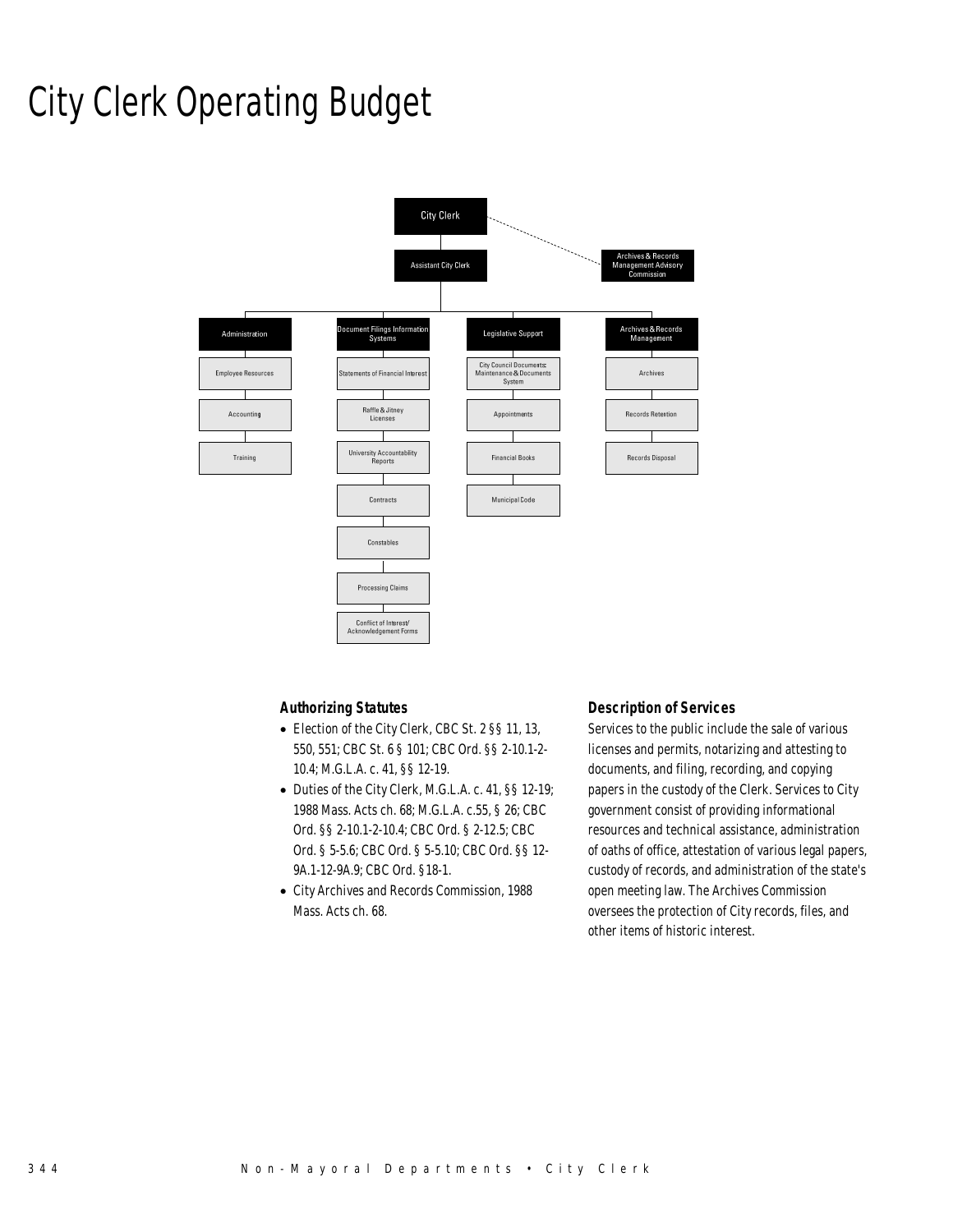# Department History

| <b>Personnel Services</b>       |                                                                                                                                                                                                                                                                                                      | FY12 Expenditure                                                                                                         | FY13 Expenditure                                                                                            | FY14 Appropriation                                                                                             | FY15 Adopted                                                                                             | Inc/Dec 14 vs 15                                                                                                                 |
|---------------------------------|------------------------------------------------------------------------------------------------------------------------------------------------------------------------------------------------------------------------------------------------------------------------------------------------------|--------------------------------------------------------------------------------------------------------------------------|-------------------------------------------------------------------------------------------------------------|----------------------------------------------------------------------------------------------------------------|----------------------------------------------------------------------------------------------------------|----------------------------------------------------------------------------------------------------------------------------------|
|                                 | 51000 Permanent Employees<br>51100 Emergency Employees<br>51200 Overtime<br>51600 Unemployment Compensation<br>51700 Workers' Compensation<br><b>Total Personnel Services</b>                                                                                                                        | 915,575<br>$\overline{0}$<br>500<br>$\mathbf 0$<br>$\Omega$<br>916,075                                                   | 953,000<br>0<br>$\mathbf 0$<br>$\mathbf{0}$<br>$\mathbf{0}$<br>953,000                                      | 1,003,738<br>$\mathbf{0}$<br>$\boldsymbol{0}$<br>0<br>0<br>1,003,738                                           | 1,026,864<br>0<br>$\mathbf 0$<br>$\mathbf{0}$<br>$\theta$<br>1,026,864                                   | 23,126<br>$\overline{0}$<br>$\overline{0}$<br>$\overline{0}$<br>$\Omega$<br>23,126                                               |
| <b>Contractual Services</b>     |                                                                                                                                                                                                                                                                                                      | FY12 Expenditure                                                                                                         | FY13 Expenditure                                                                                            | FY14 Appropriation                                                                                             | FY15 Adopted                                                                                             | Inc/Dec 14 vs 15                                                                                                                 |
|                                 | 52100 Communications<br>52200 Utilities<br>52400 Snow Removal<br>52500 Garbage/Waste Removal<br>52600 Repairs Buildings & Structures<br>52700 Repairs & Service of Equipment<br>52800 Transportation of Persons<br>52900 Contracted Services<br><b>Total Contractual Services</b>                    | 10,167<br>0<br>$\overline{0}$<br>0<br>$\overline{0}$<br>3,010<br>175<br>13,372<br>26,724                                 | 10,269<br>$\mathbf{0}$<br>$\mathbf{0}$<br>$\mathbf 0$<br>$\mathbf{0}$<br>4,060<br>1,125<br>13,318<br>28,772 | 7,000<br>$\mathbf{0}$<br>0<br>0<br>$\mathbf{0}$<br>5,000<br>3,500<br>17,500<br>33,000                          | 7,000<br>0<br>$\mathbf{0}$<br>$\mathbf 0$<br>$\mathbf{0}$<br>4,700<br>2,100<br>16,400<br>30,200          | $\mathbf 0$<br>$\mathbf 0$<br>$\overline{0}$<br>$\overline{0}$<br>$\theta$<br>$-300$<br>$-1,400$<br>$-1,100$<br>$-2,800$         |
| <b>Supplies &amp; Materials</b> |                                                                                                                                                                                                                                                                                                      | FY12 Expenditure                                                                                                         | FY13 Expenditure                                                                                            | FY14 Appropriation                                                                                             | FY15 Adopted                                                                                             | Inc/Dec 14 vs 15                                                                                                                 |
|                                 | 53000 Auto Energy Supplies<br>53200 Food Supplies<br>53400 Custodial Supplies<br>53500 Med, Dental, & Hosp Supply<br>53600 Office Supplies and Materials<br>53700 Clothing Allowance<br>53800 Educational Supplies & Mat<br>53900 Misc Supplies & Materials<br><b>Total Supplies &amp; Materials</b> | $\boldsymbol{0}$<br>$\boldsymbol{0}$<br>0<br>$\mathbf{0}$<br>13,758<br>0<br>$\boldsymbol{0}$<br>$\overline{0}$<br>13,758 | $\mathbf 0$<br>107<br>0<br>$\mathbf{0}$<br>12,026<br>0<br>$\mathbf{0}$<br>$\mathbf{0}$<br>12,133            | $\mathbf 0$<br>$\boldsymbol{0}$<br>0<br>$\mathbf{0}$<br>15,200<br>$\mathbf 0$<br>$\overline{0}$<br>0<br>15,200 | 0<br>$\mathbf 0$<br>$\mathbf{0}$<br>$\mathbf 0$<br>15,000<br>0<br>$\mathbf{0}$<br>$\mathbf{0}$<br>15,000 | $\mathbf{0}$<br>$\theta$<br>$\overline{0}$<br>$\overline{0}$<br>$-200$<br>$\mathbf{0}$<br>$\mathbf{0}$<br>$\mathbf{0}$<br>$-200$ |
| <b>Current Chgs &amp; Oblig</b> |                                                                                                                                                                                                                                                                                                      | FY12 Expenditure                                                                                                         | FY13 Expenditure                                                                                            | FY14 Appropriation                                                                                             | FY15 Adopted                                                                                             | Inc/Dec 14 vs 15                                                                                                                 |
|                                 | 54300 Workers' Comp Medical<br>54400 Legal Liabilities<br>54500 Aid To Veterans<br>54600 Current Charges H&I<br>54700 Indemnification<br>54900 Other Current Charges<br>Total Current Chgs & Oblig                                                                                                   | $\boldsymbol{0}$<br>$\boldsymbol{0}$<br>0<br>$\mathbf 0$<br>$\overline{0}$<br>10,288<br>10,288                           | $\boldsymbol{0}$<br>$\mathbf 0$<br>$\mathbf 0$<br>$\mathbf 0$<br>$\mathbf{0}$<br>5,821<br>5,821             | $\boldsymbol{0}$<br>$\boldsymbol{0}$<br>0<br>0<br>0<br>11,000<br>11,000                                        | 0<br>$\mathbf 0$<br>$\mathbf{0}$<br>$\mathbf{0}$<br>$\mathbf{0}$<br>9,600<br>9,600                       | $\mathbf 0$<br>$\mathbf{0}$<br>$\overline{0}$<br>$\overline{0}$<br>$\overline{0}$<br>$-1,400$<br>$-1,400$                        |
| Equipment                       |                                                                                                                                                                                                                                                                                                      | FY12 Expenditure                                                                                                         | FY13 Expenditure                                                                                            | FY14 Appropriation                                                                                             | FY15 Adopted                                                                                             | Inc/Dec 14 vs 15                                                                                                                 |
|                                 | 55000 Automotive Equipment<br>55400 Lease/Purchase<br>55600 Office Furniture & Equipment<br>55900 Misc Equipment<br><b>Total Equipment</b>                                                                                                                                                           | $\boldsymbol{0}$<br>$\Omega$<br>$\boldsymbol{0}$<br>17,431<br>17,431                                                     | 0<br>$\mathbf 0$<br>1,768<br>5,133<br>6,901                                                                 | $\boldsymbol{0}$<br>$\mathbf{0}$<br>$\boldsymbol{0}$<br>$\boldsymbol{0}$<br>0                                  | $\boldsymbol{0}$<br>$\mathbf 0$<br>$\boldsymbol{0}$<br>$\boldsymbol{0}$<br>0                             | $\mathbf 0$<br>$\overline{0}$<br>$\mathbf 0$<br>$\mathbf 0$<br>0                                                                 |
| <b>Other</b>                    |                                                                                                                                                                                                                                                                                                      | FY12 Expenditure                                                                                                         | FY13 Expenditure                                                                                            | FY14 Appropriation                                                                                             | FY15 Adopted                                                                                             | Inc/Dec 14 vs 15                                                                                                                 |
|                                 | 56200 Special Appropriation<br>57200 Structures & Improvements<br>58000 Land & Non-Structure<br><b>Total Other</b>                                                                                                                                                                                   | $\boldsymbol{0}$<br>0<br>0<br>0                                                                                          | 0<br>0<br>$\mathbf 0$<br>0                                                                                  | $\bf{0}$<br>$\mathbf 0$<br>$\boldsymbol{0}$<br>0                                                               | 0<br>0<br>$\mathbf 0$<br>0                                                                               | 0<br>0<br>0<br>0                                                                                                                 |
|                                 | <b>Grand Total</b>                                                                                                                                                                                                                                                                                   | 984,276                                                                                                                  | 1,006,627                                                                                                   | 1,062,938                                                                                                      | 1,081,664                                                                                                | 18,726                                                                                                                           |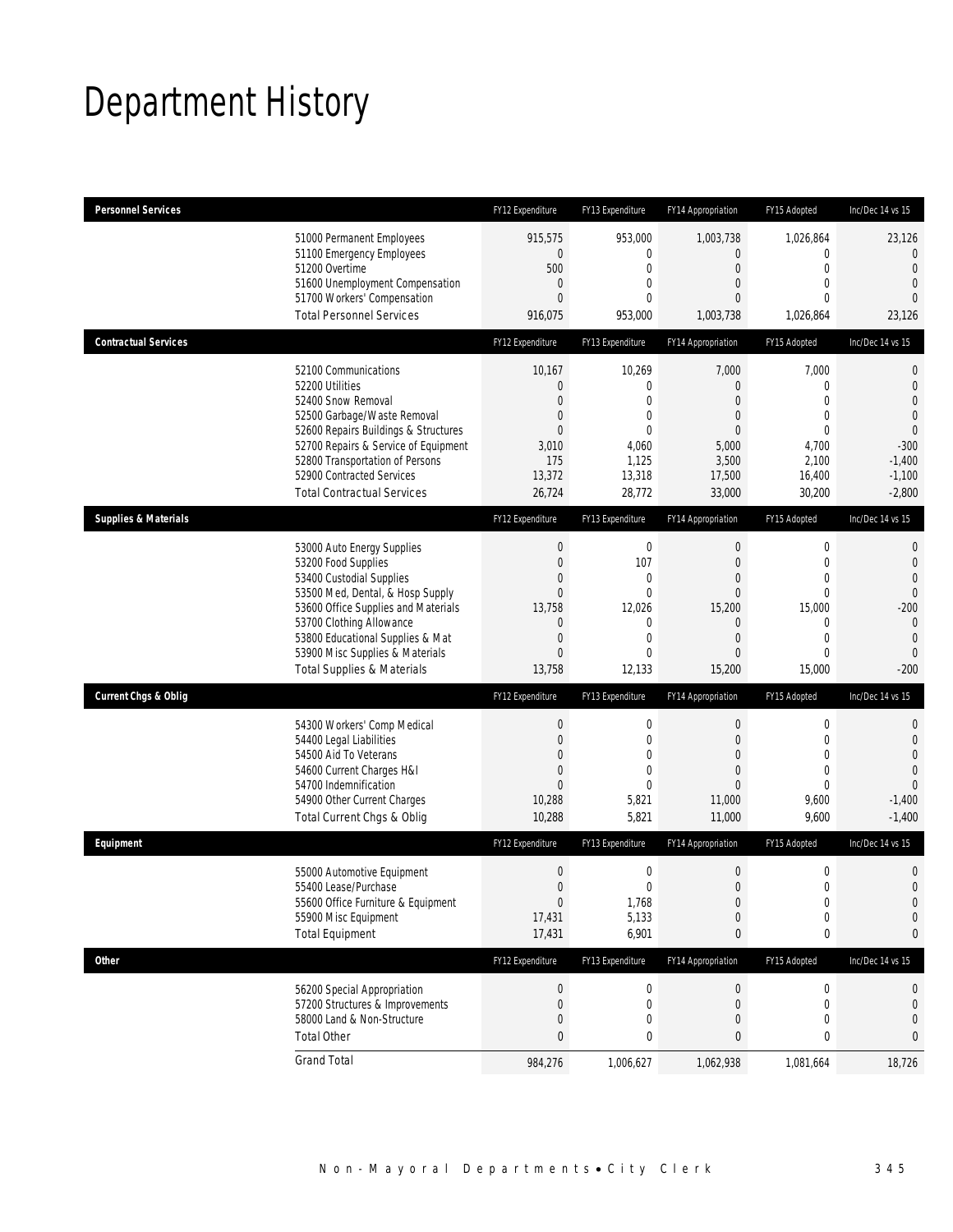# Department Personnel

| Title                  | Union<br>Code   | Grade | Position | FY15 Salary | Title                        | Union<br>Code   | Grade     | Position | FY15 Salary |
|------------------------|-----------------|-------|----------|-------------|------------------------------|-----------------|-----------|----------|-------------|
|                        |                 |       |          |             |                              |                 |           |          |             |
| Admin Assistant        | SE <sub>1</sub> | 04    | 1.00     | 54,849      | <b>City Clerk</b>            | <b>CDH</b>      | <b>NG</b> | 1.00     | 98,119      |
| Admin Assistant        | SE <sub>1</sub> | 05    | 2.00     | 126,572     | Head Clerk & Secretary       | SU <sub>4</sub> | 13        | 2.00     | 80,019      |
| Admin Assistant        | SU <sub>4</sub> | 15    | 1.00     | 61,407      | Prin Admin Assistant         | SE <sub>1</sub> | 07        | 1.00     | 85,579      |
| <b>Admin Secretary</b> | SU <sub>4</sub> | 14    | 1.00     | 52,515      | Prin Admin Assistant         | SE <sub>1</sub> | 08        | 1.00     | 93,534      |
| Archivist              | SE <sub>1</sub> | 09    | 1.00     | 100,460     | Sr Adm Asst                  | SE <sub>1</sub> | 05        | 1.00     | 71,467      |
| Asst City Clerk        | EXM             | 09    | 1.00     | 100,460     | Sr Admin Asst (CCL)          | SE <sub>1</sub> | 06        | 1.00     | 77,883      |
|                        |                 |       |          |             | <b>Total</b>                 |                 |           | 14       | 1,002,864   |
|                        |                 |       |          |             | <b>Adjustments</b>           |                 |           |          |             |
|                        |                 |       |          |             | <b>Differential Payments</b> |                 |           |          | $\Omega$    |
|                        |                 |       |          |             | Other                        |                 |           |          | 24,000      |
|                        |                 |       |          |             | Chargebacks                  |                 |           |          | 0           |
|                        |                 |       |          |             | Salary Savings               |                 |           |          | $\mathbf 0$ |
|                        |                 |       |          |             | <b>FY15 Total Request</b>    |                 |           |          | 1,026,864   |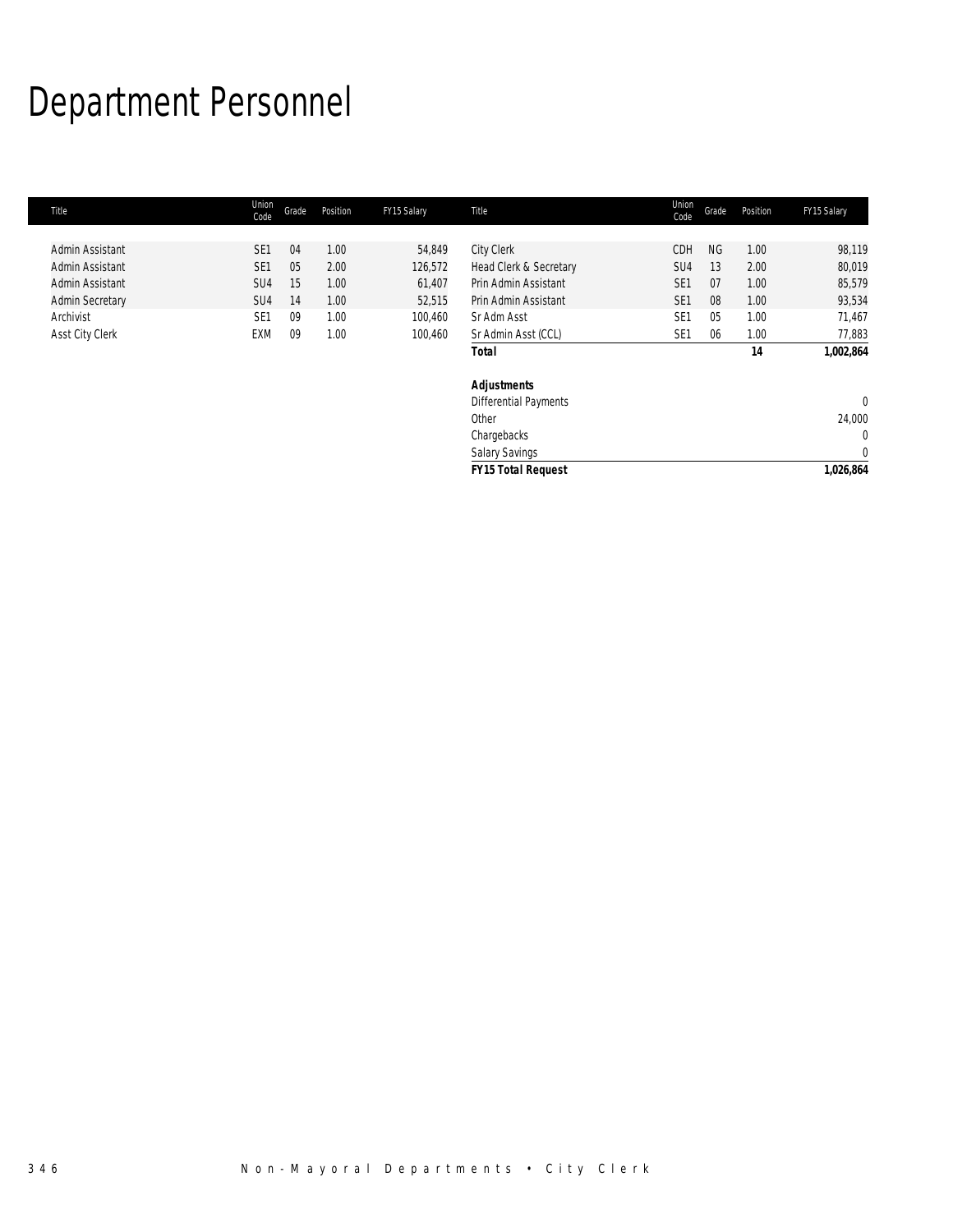# External Funds History

| <b>Personnel Services</b>       |                                                                                                                                                                                                                                                                                                            | FY12 Expenditure                                                                                                              | FY13 Expenditure                                                                                   | FY14 Appropriation                                                                                                                                    | FY15 Adopted                                                                                                                                                     | Inc/Dec 14 vs 15                                                                                                                                                     |
|---------------------------------|------------------------------------------------------------------------------------------------------------------------------------------------------------------------------------------------------------------------------------------------------------------------------------------------------------|-------------------------------------------------------------------------------------------------------------------------------|----------------------------------------------------------------------------------------------------|-------------------------------------------------------------------------------------------------------------------------------------------------------|------------------------------------------------------------------------------------------------------------------------------------------------------------------|----------------------------------------------------------------------------------------------------------------------------------------------------------------------|
|                                 | 51000 Permanent Employees<br>51100 Emergency Employees<br>51200 Overtime<br>51300 Part Time Employees<br>51400 Health Insurance<br>51500 Pension & Annunity<br>51600 Unemployment Compensation<br>51700 Workers' Compensation<br>51800 Indirect Costs<br>51900 Medicare<br><b>Total Personnel Services</b> | 22,054<br>0<br>$\mathbf 0$<br>$\boldsymbol{0}$<br>0<br>1,682<br>$\overline{0}$<br>$\mathbf 0$<br>$\mathbf 0$<br>289<br>24,025 | 31,220<br>$\mathbf 0$<br>0<br>0<br>$\mathbf 0$<br>2,822<br>$\mathbf{0}$<br>0<br>0<br>410<br>34,452 | 6,272<br>0<br>0<br>$\overline{0}$<br>0<br>0<br>$\overline{0}$<br>$\mathbf 0$<br>$\overline{0}$<br>$\overline{0}$<br>6,272                             | 43,584<br>$\mathbf 0$<br>$\mathbf 0$<br>$\overline{0}$<br>$\mathbf{0}$<br>$\overline{0}$<br>$\mathbf 0$<br>$\mathbf{0}$<br>$\mathbf{0}$<br>$\mathbf 0$<br>43,584 | 37,312<br>$\theta$<br>$\overline{0}$<br>$\overline{0}$<br>$\overline{0}$<br>$\overline{0}$<br>$\mathbf{0}$<br>$\overline{0}$<br>$\overline{0}$<br>$\Omega$<br>37,312 |
| <b>Contractual Services</b>     |                                                                                                                                                                                                                                                                                                            | FY12 Expenditure                                                                                                              | FY13 Expenditure                                                                                   | FY14 Appropriation                                                                                                                                    | FY15 Adopted                                                                                                                                                     | Inc/Dec 14 vs 15                                                                                                                                                     |
|                                 | 52100 Communications<br>52200 Utilities<br>52400 Snow Removal<br>52500 Garbage/Waste Removal<br>52600 Repairs Buildings & Structures<br>52700 Repairs & Service of Equipment<br>52800 Transportation of Persons<br>52900 Contracted Services<br><b>Total Contractual Services</b>                          | $\boldsymbol{0}$<br>$\boldsymbol{0}$<br>0<br>0<br>0<br>0<br>0<br>0<br>0                                                       | $\boldsymbol{0}$<br>$\boldsymbol{0}$<br>0<br>$\boldsymbol{0}$<br>0<br>0<br>$\mathbf 0$<br>0<br>0   | $\boldsymbol{0}$<br>$\mathbf 0$<br>$\overline{0}$<br>$\mathbf 0$<br>$\mathbf{0}$<br>$\mathbf 0$<br>$\overline{0}$<br>$\mathbf 0$<br>0                 | $\boldsymbol{0}$<br>$\mathbf 0$<br>$\mathbf{0}$<br>$\mathbf 0$<br>$\mathbf 0$<br>$\mathbf{0}$<br>$\mathbf{0}$<br>$\mathbf{0}$<br>0                               | 0<br>$\mathbf{0}$<br>$\overline{0}$<br>$\Omega$<br>$\mathbf{0}$<br>$\overline{0}$<br>$\overline{0}$<br>$\mathbf{0}$<br>$\bf{0}$                                      |
| <b>Supplies &amp; Materials</b> |                                                                                                                                                                                                                                                                                                            | FY12 Expenditure                                                                                                              | FY13 Expenditure                                                                                   | FY14 Appropriation                                                                                                                                    | FY15 Adopted                                                                                                                                                     | Inc/Dec 14 vs 15                                                                                                                                                     |
|                                 | 53000 Auto Energy Supplies<br>53200 Food Supplies<br>53400 Custodial Supplies<br>53500 Med, Dental, & Hosp Supply<br>53600 Office Supplies and Materials<br>53700 Clothing Allowance<br>53800 Educational Supplies & Mat<br>53900 Misc Supplies & Materials<br><b>Total Supplies &amp; Materials</b>       | $\boldsymbol{0}$<br>$\boldsymbol{0}$<br>0<br>0<br>0<br>0<br>0<br>0<br>0                                                       | 0<br>$\boldsymbol{0}$<br>0<br>0<br>5,149<br>0<br>0<br>0<br>5,149                                   | $\mathbf 0$<br>$\mathbf 0$<br>$\overline{0}$<br>$\overline{0}$<br>$\overline{0}$<br>$\overline{0}$<br>$\boldsymbol{0}$<br>$\mathbf 0$<br>$\mathbf{0}$ | $\mathbf 0$<br>$\mathbf 0$<br>$\mathbf{0}$<br>0<br>$\overline{0}$<br>$\mathbf{0}$<br>$\mathbf{0}$<br>$\mathbf{0}$<br>0                                           | 0<br>$\mathbf{0}$<br>$\overline{0}$<br>$\overline{0}$<br>$\mathbf{0}$<br>$\overline{0}$<br>$\overline{0}$<br>$\overline{0}$<br>$\mathbf{0}$                          |
| <b>Current Chgs &amp; Oblig</b> |                                                                                                                                                                                                                                                                                                            | FY12 Expenditure                                                                                                              | FY13 Expenditure                                                                                   | FY14 Appropriation                                                                                                                                    | FY15 Adopted                                                                                                                                                     | Inc/Dec 14 vs 15                                                                                                                                                     |
|                                 | 54300 Workers' Comp Medical<br>54400 Legal Liabilities<br>54600 Current Charges H&I<br>54700 Indemnification<br>54900 Other Current Charges<br>Total Current Chgs & Oblig                                                                                                                                  | $\boldsymbol{0}$<br>$\boldsymbol{0}$<br>0<br>0<br>0<br>0                                                                      | $\boldsymbol{0}$<br>$\boldsymbol{0}$<br>0<br>0<br>$\boldsymbol{0}$<br>0                            | $\boldsymbol{0}$<br>$\mathbf 0$<br>$\overline{0}$<br>$\mathbf 0$<br>$\mathbf 0$<br>$\mathbf{0}$                                                       | $\mathbf 0$<br>$\mathbf 0$<br>$\mathbf{0}$<br>$\mathbf{0}$<br>0<br>0                                                                                             | $\mathbf{0}$<br>$\mathbf{0}$<br>$\overline{0}$<br>$\Omega$<br>$\mathbf{0}$<br>$\bf{0}$                                                                               |
| Equipment                       |                                                                                                                                                                                                                                                                                                            | FY12 Expenditure                                                                                                              | FY13 Expenditure                                                                                   | FY14 Appropriation                                                                                                                                    | FY15 Adopted                                                                                                                                                     | Inc/Dec 14 vs 15                                                                                                                                                     |
|                                 | 55000 Automotive Equipment<br>55400 Lease/Purchase<br>55600 Office Furniture & Equipment<br>55900 Misc Equipment<br><b>Total Equipment</b>                                                                                                                                                                 | $\boldsymbol{0}$<br>$\boldsymbol{0}$<br>0<br>0<br>0                                                                           | $\boldsymbol{0}$<br>$\boldsymbol{0}$<br>$\boldsymbol{0}$<br>0<br>0                                 | $\boldsymbol{0}$<br>$\mathbf 0$<br>0<br>0<br>0                                                                                                        | $\boldsymbol{0}$<br>$\mathbf 0$<br>$\mathbf{0}$<br>$\boldsymbol{0}$<br>0                                                                                         | $\mathbf{0}$<br>$\mathbf{0}$<br>$\mathbf{0}$<br>$\mathbf{0}$<br>$\bf{0}$                                                                                             |
| <b>Other</b>                    |                                                                                                                                                                                                                                                                                                            | FY12 Expenditure                                                                                                              | FY13 Expenditure                                                                                   | FY14 Appropriation                                                                                                                                    | FY15 Adopted                                                                                                                                                     | Inc/Dec 14 vs 15                                                                                                                                                     |
|                                 | 56200 Special Appropriation<br>57200 Structures & Improvements<br>58000 Land & Non-Structure<br><b>Total Other</b>                                                                                                                                                                                         | $\boldsymbol{0}$<br>$\boldsymbol{0}$<br>0<br>$\mathbf{0}$                                                                     | $\boldsymbol{0}$<br>$\boldsymbol{0}$<br>$\boldsymbol{0}$<br>0                                      | $\boldsymbol{0}$<br>$\mathbf 0$<br>0<br>$\bf 0$                                                                                                       | $\boldsymbol{0}$<br>$\mathbf 0$<br>$\mathbf 0$<br>0                                                                                                              | $\boldsymbol{0}$<br>$\boldsymbol{0}$<br>$\mathbf{0}$<br>0                                                                                                            |
|                                 | <b>Grand Total</b>                                                                                                                                                                                                                                                                                         | 24,025                                                                                                                        | 39,601                                                                                             | 6,272                                                                                                                                                 | 43,584                                                                                                                                                           | 37,312                                                                                                                                                               |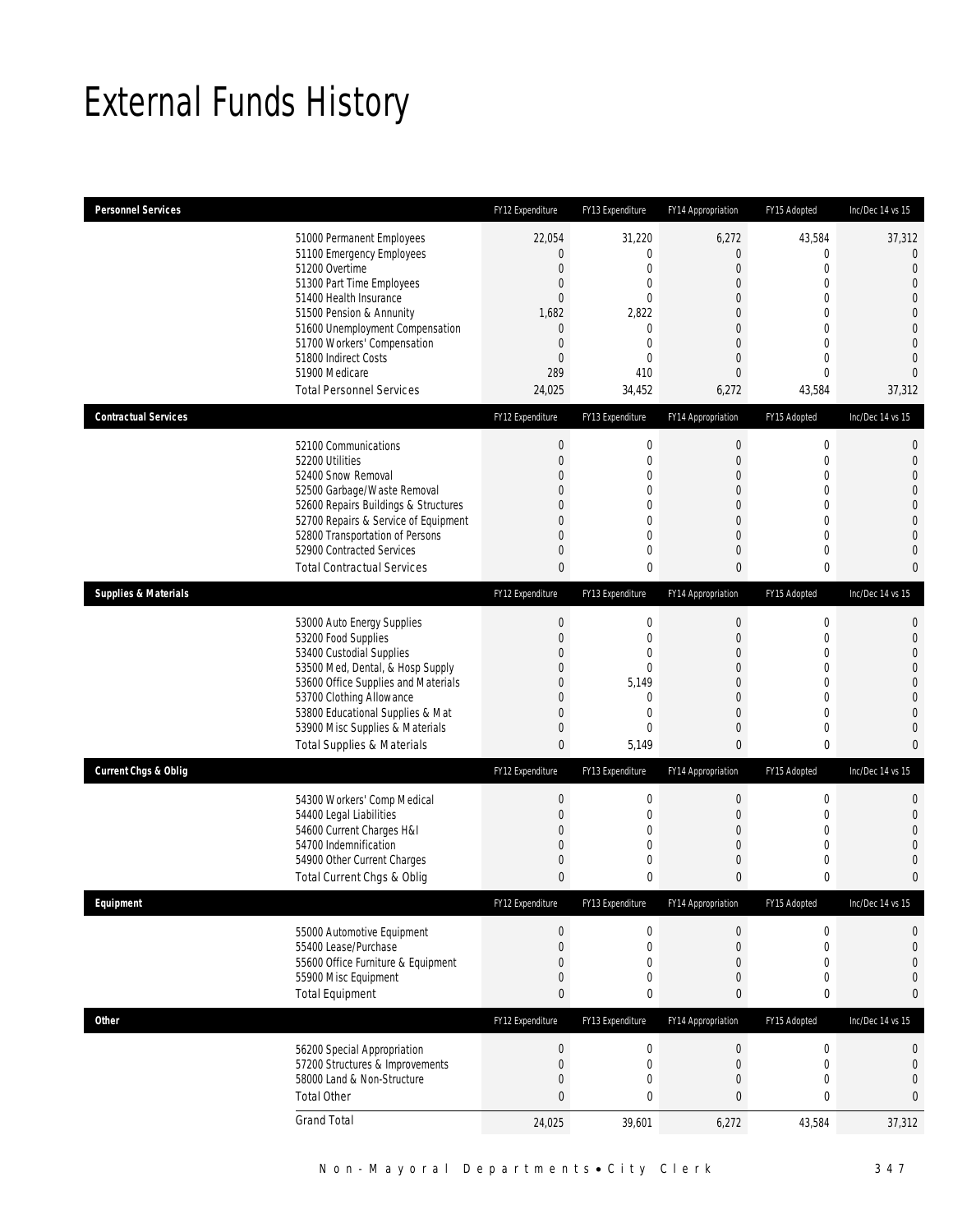# External Funds Personnel

| Title | Union<br>Code | Grade | Position | FY15 Salary | Title                       | Union<br>Code   | Grade | Position | FY15 Salary    |
|-------|---------------|-------|----------|-------------|-----------------------------|-----------------|-------|----------|----------------|
|       |               |       |          |             |                             |                 |       |          |                |
|       |               |       |          |             | AdminAnI(AsArchivCity/Clrk) | SE <sub>1</sub> | 04    | 1.00     | 43,584         |
|       |               |       |          |             | <b>Total</b>                |                 |       |          | 43,584         |
|       |               |       |          |             | <b>Adjustments</b>          |                 |       |          |                |
|       |               |       |          |             | Differential Payments       |                 |       |          | $\overline{0}$ |
|       |               |       |          |             | Other                       |                 |       |          | $\overline{0}$ |
|       |               |       |          |             | Chargebacks                 |                 |       |          | $\overline{0}$ |
|       |               |       |          |             | Salary Savings              |                 |       |          | $\overline{0}$ |
|       |               |       |          |             | FY15 Total Request          |                 |       |          | 43,584         |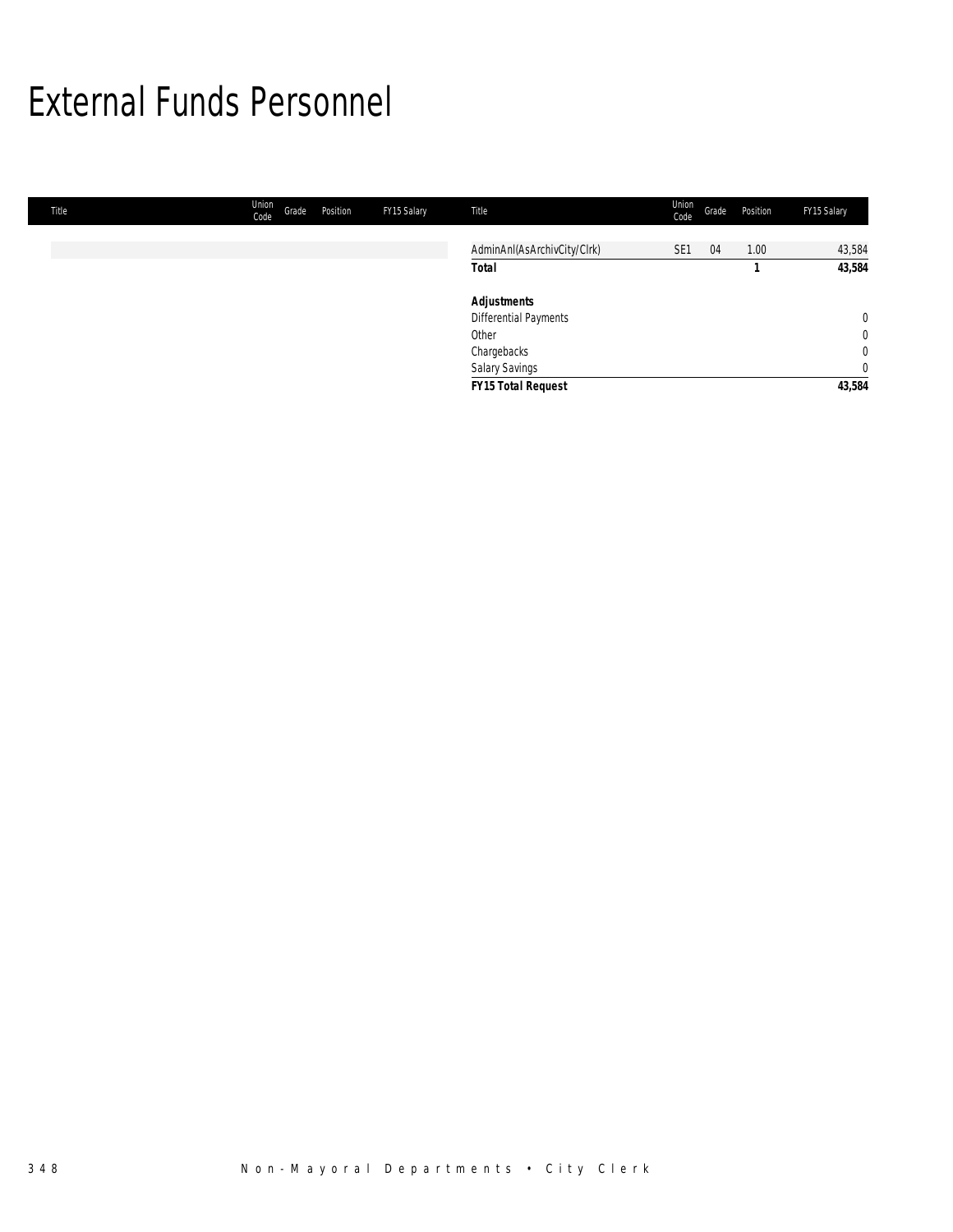# Program 1. Legislative Support

# *Maureen Feeney, Manager , Organization 161100*

### *Program Description*

The Legislative Support Program carries out government functions required by state and local law and manages and maintains the City Council document system database. The program also administers oaths of office and maintains records relative to the appointment or election of City officers. The program maintains and updates the City of Boston Code, advises City officials on the Commonwealth's open meeting law, and maintains copies of City of Boston official reports.

| <b>Operating Budget</b>                    | Actual '12        | Actual '13        | Approp '14        | <b>Budget '15</b> |
|--------------------------------------------|-------------------|-------------------|-------------------|-------------------|
| <b>Personnel Services</b><br>Non Personnel | 279,269<br>38,432 | 331,060<br>32,705 | 344.492<br>21,750 | 344,218<br>20,650 |
| Total                                      | 317,701           | 363,765           | 366,242           | 364,868           |
|                                            |                   |                   |                   |                   |

#### *Performance*

**Strategy:** To update the Ordinance section of the Municipal Code and distribute supplements.

| <b>Performance Measures</b>          | Actual '12 | Actual '13 | <b>Projected '14</b> | Target '15 |
|--------------------------------------|------------|------------|----------------------|------------|
| Copies of municipal code distributed |            |            |                      |            |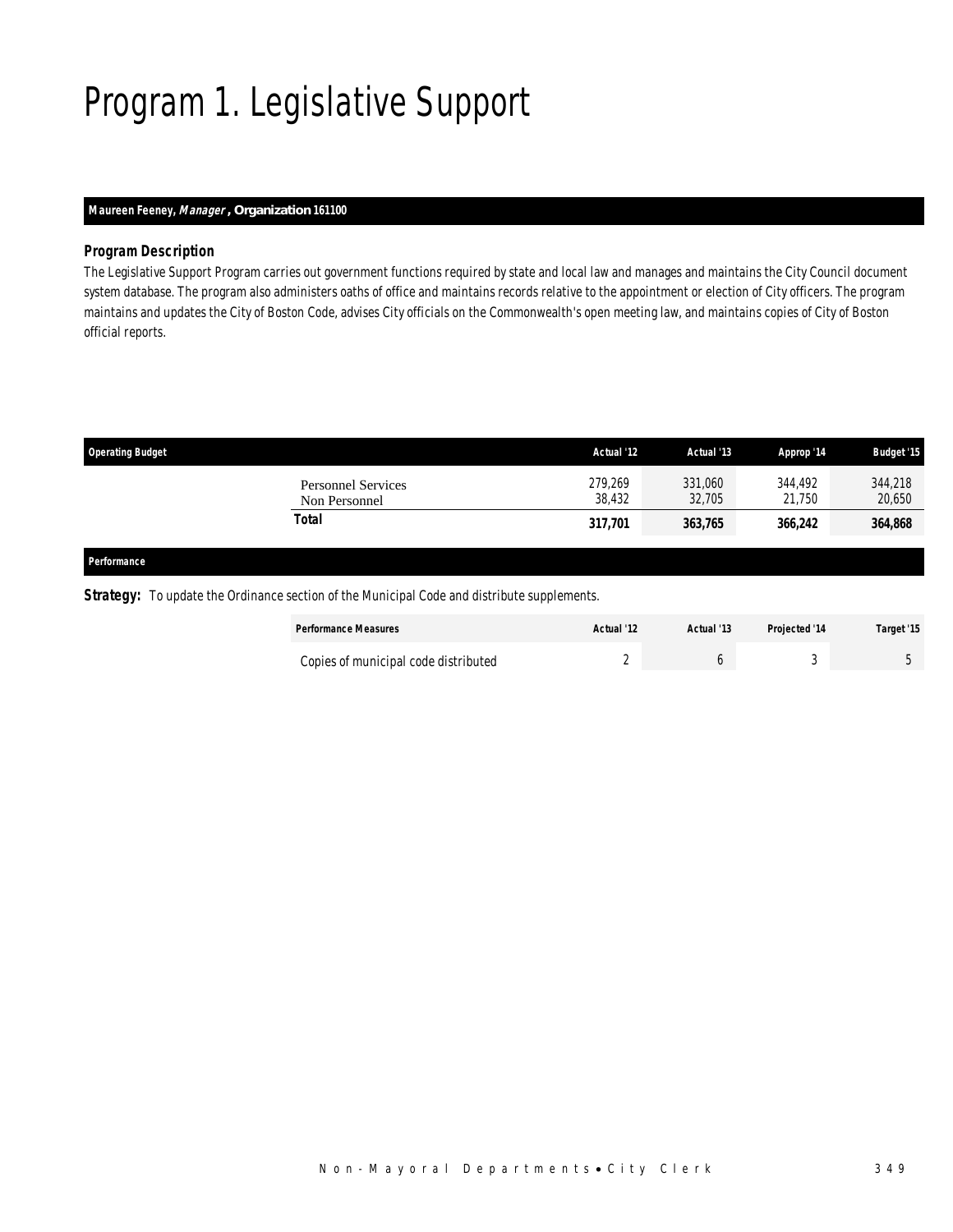# Program 2. Document Filing

# *Maureen Feeney, Manager , Organization 161200*

# *Program Description*

The City Clerk is the supervisor of records and the filing agency for the City. The Office of the City Clerk is required to record, file, and maintain indices of public documents.

| <b>Operating Budget</b> |                                            | Actual '12        | Actual '13        | Approp '14        | <b>Budget '15</b> |
|-------------------------|--------------------------------------------|-------------------|-------------------|-------------------|-------------------|
|                         | <b>Personnel Services</b><br>Non Personnel | 384,222<br>17.193 | 357.962<br>11.687 | 376.186<br>16,250 | 377.146<br>16,750 |
|                         | Total                                      | 401,415           | 369,649           | 392,436           | 393,896           |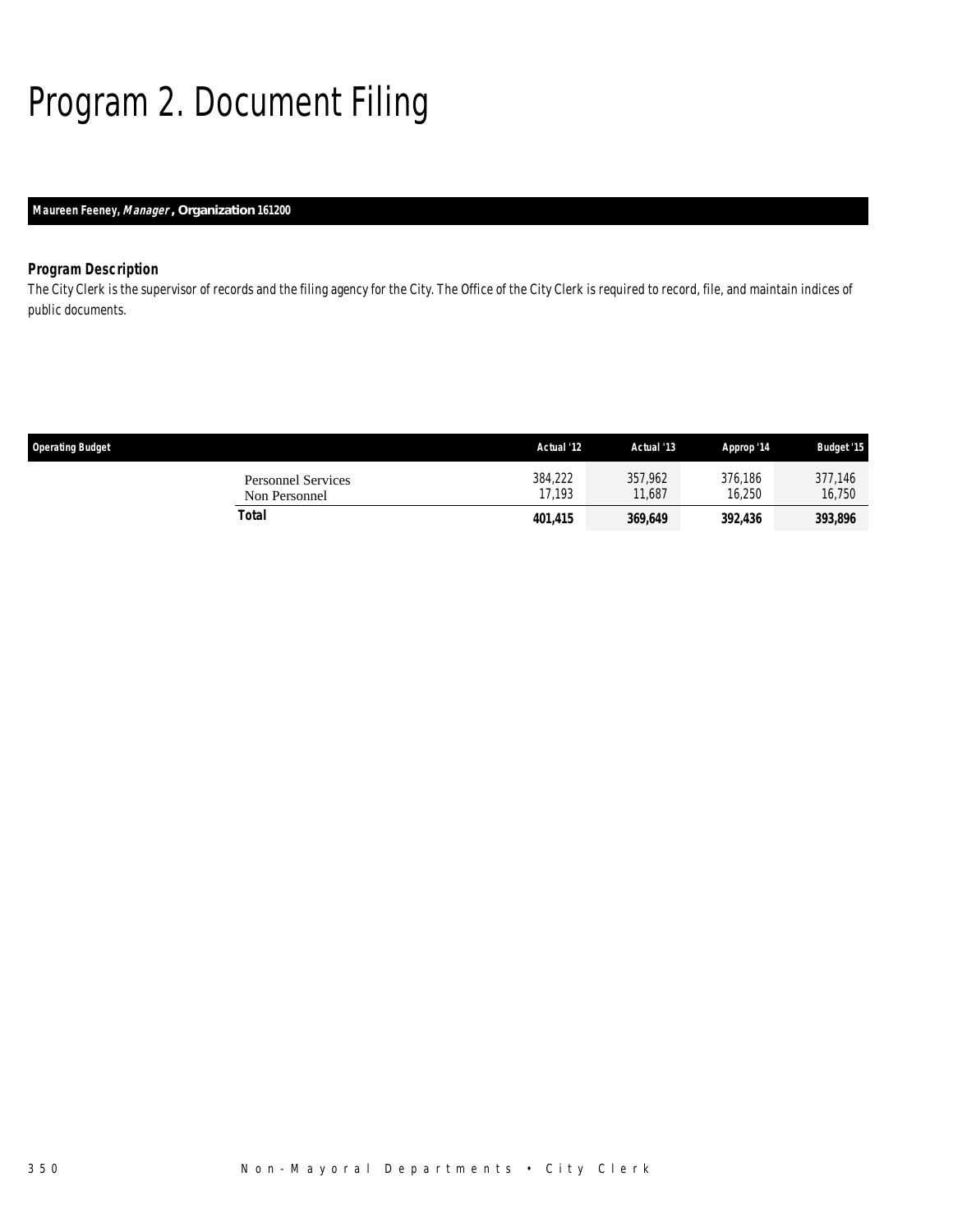# Program 3. Archives

### *Maureen Feeney, Manager , Organization 161300*

### *Program Description*

The Archives oversees the preservation of significant records and facilitates improved and cost-effective access to public records by Boston municipal government and its citizens. It also oversees the elimination of obsolete records.

| <b>Operating Budget</b>                    | Actual '12        | Actual '13       | Approp '14        | <b>Budget '15</b> |
|--------------------------------------------|-------------------|------------------|-------------------|-------------------|
| <b>Personnel Services</b><br>Non Personnel | 252.584<br>12,576 | 263.978<br>9,235 | 283,060<br>21,200 | 305,500<br>17,400 |
| Total                                      | 265,160           | 273,213          | 304,260           | 322,900           |
|                                            |                   |                  |                   |                   |

### *Performance*

**Strategy:** To provide archives record center services to City departments and the public; provide records disposition services to departments.

| <b>Performance Measures</b>                                              | Actual '12 | Actual '13 | Projected '14 | Target '15 |
|--------------------------------------------------------------------------|------------|------------|---------------|------------|
| Cubic feet of archives processed                                         | 372        | 665        | 646           | 550        |
| Cubic feet of records destroyed per state<br>approval                    | ,533       | 1,310      | 975           | 1,200      |
| Cubic feet of records transferred to archives<br>and records repositions | 4.524      | 7.179      | 4.040         | 5,000      |
| G (Gigabytes) of electronic records destroyed                            |            |            |               |            |
| G (Gigabytes) of electronic records<br>transferred                       |            |            |               | 20         |
| Public access inquiries to access documents                              | 1.777      | 1,509      | 1.646         | 2,000      |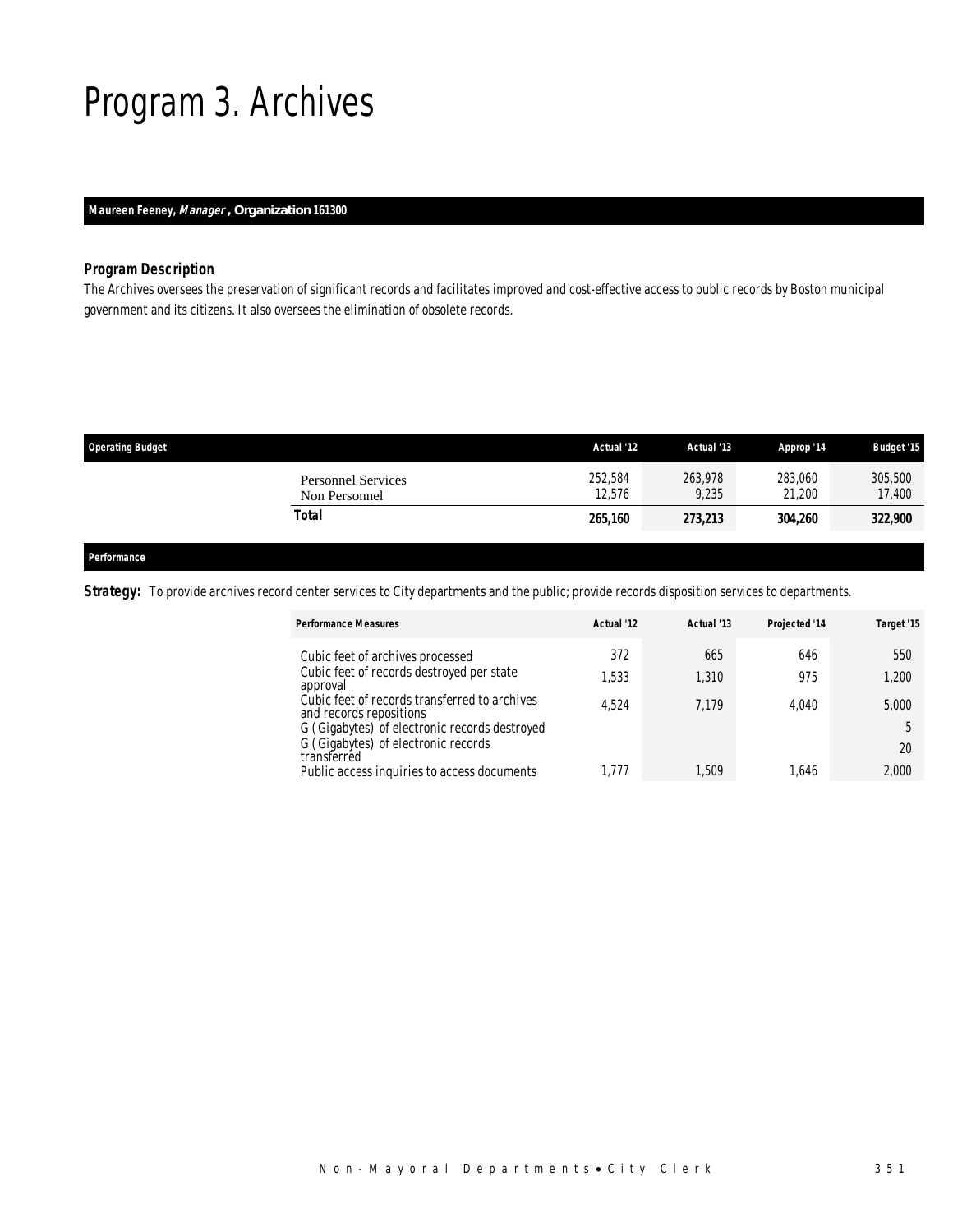# External Funds Projects

*National Historical Publications and Records Commission (NHPRC)* 

#### *Project Mission*

The National Historical Publications and Records Commission (NHPRC) is the grant-making affiliate of the National Archives and Records Administration (NARA). The NHPRC helps non-Federal institutions preserve and make broadly accessible records that are of historical value to the United States. NHPRC has granted the City of Boston an award of up to \$91,604 for the Project to Consolidate and Preserve the Archival Records of the City of Boston. The project will conduct a survey of departments and compile an inventory of the City's permanent records, both hard copy and electronic; secure hard-copy archives at the newly-renovated City Archives Center; and plan for the preservation of electronic archives. The accomplishment of this goal will advance the City Archives mission to achieve the comprehensive and systematic preservation of the City's archival records, and to ensure ready access to essential evidence that documents the rights of citizens, the actions of municipal officials and Boston's historical municipal experience.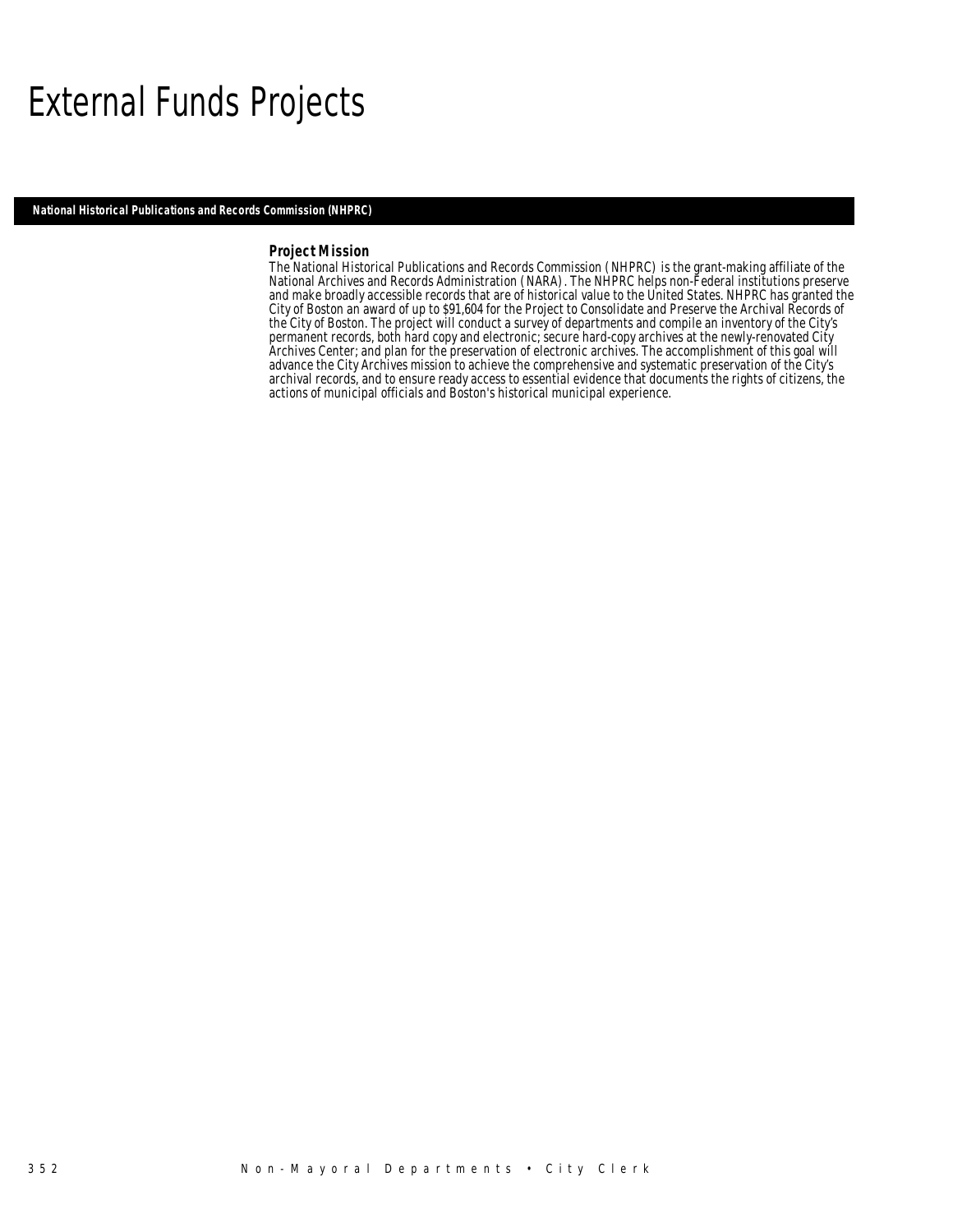# City Council Operating Budget

### *William Linehan, Council President , Appropriation 112*

### *Department Mission*

As the Legislative body of the City, the City Council serves as a link between the citizens of Boston and their municipal government. Through the filing of legislation, the enactment of orders, ordinances and resolutions, the Council actively represents the diverse interests of Bostonians while ensuring the efficient and cost effective delivery of services. The Council fulfills its obligation as the appropriating authority by analyzing appropriations and loan orders.

#### *Selected Performance Strategies*

*City Councilors* 

• To maximize opportunities for citizen input into the Council's legislative process.

| <b>Operating Budget</b> | Program Name                                                              | Total Actual '12                | Total Actual '13                | Total Approp '14                | <b>Total Budget '15</b>         |
|-------------------------|---------------------------------------------------------------------------|---------------------------------|---------------------------------|---------------------------------|---------------------------------|
|                         | Administration<br><b>City Councilors</b><br>Legislative/Financial Support | 279.213<br>3,783,889<br>454.616 | 217.657<br>3,955,471<br>560.964 | 339.139<br>4,223,135<br>587.726 | 303,544<br>4,302,060<br>608,077 |
|                         | Total                                                                     | 4,517,718                       | 4,734,092                       | 5,150,000                       | 5,213,681                       |
|                         |                                                                           |                                 |                                 |                                 |                                 |
| <b>Operating Budget</b> |                                                                           | Actual '12                      | Actual '13                      | Approp '14                      | <b>Budget '15</b>               |
|                         | <b>Personnel Services</b><br>Non Personnel                                | 4.316.447<br>201.271            | 4.530.641<br>203,451            | 4.841.200<br>308,800            | 4,956,031<br>257,650            |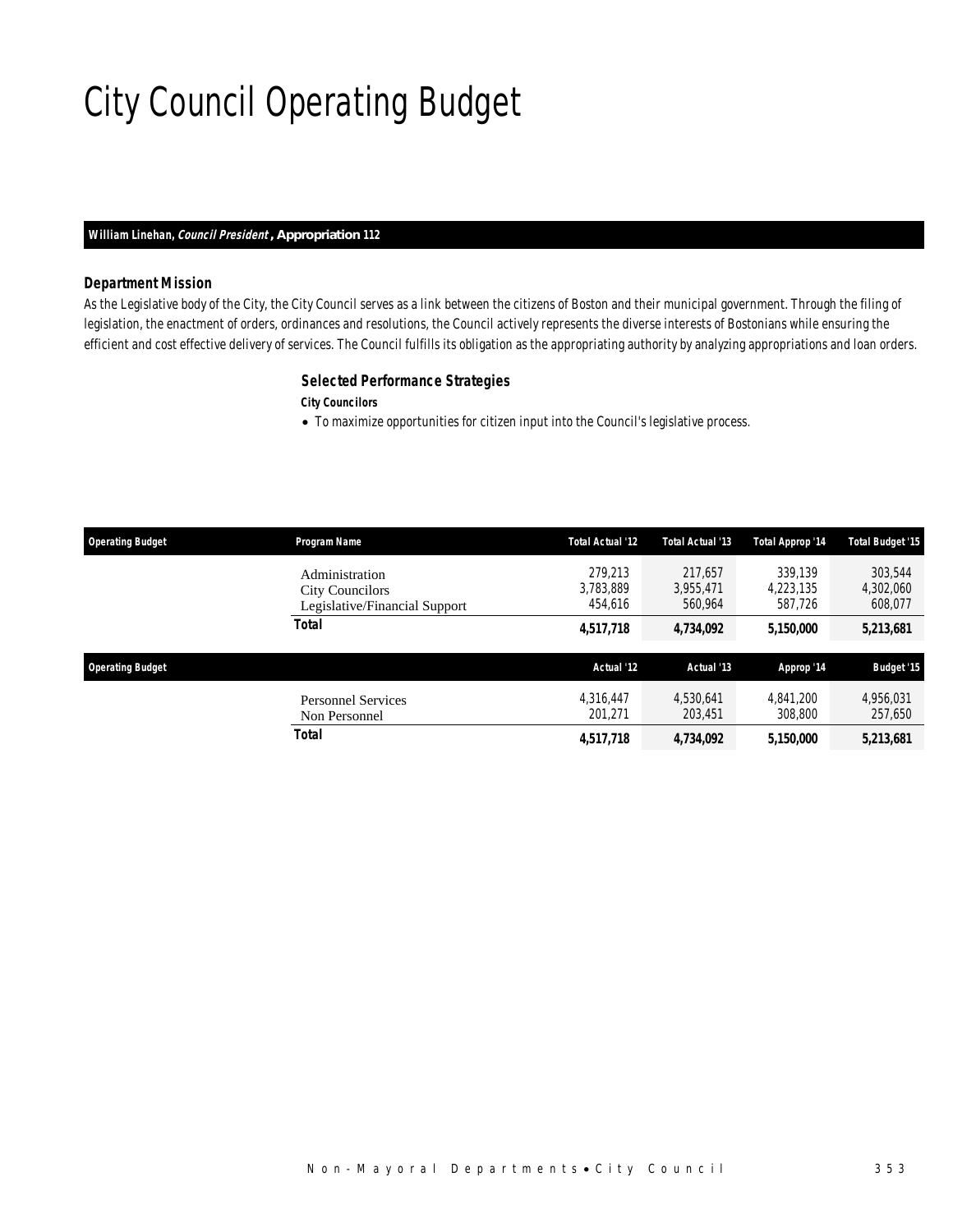# City Council Operating Budget



# *Authorizing Statutes*

- Structure of City Council, 1948 Mass. Acts ch. 452, as amended.
- District Representation, 1982 Mass. Acts ch. 605; 1991 Mass. Acts ch. 108; 1986 Mass. Acts ch. 343.

### *Description of Services*

Members draft and file legislation on a wide range of public affairs in Boston designed to improve the quality of life for its citizens. Each year the Council conducts an extensive series of public hearings to review the Mayor's appropriation request for the subsequent fiscal year. After a thorough analysis and determination that the request is fiscally sound, the Council approves an appropriation. Constituent needs are served as directed by each individual councilor.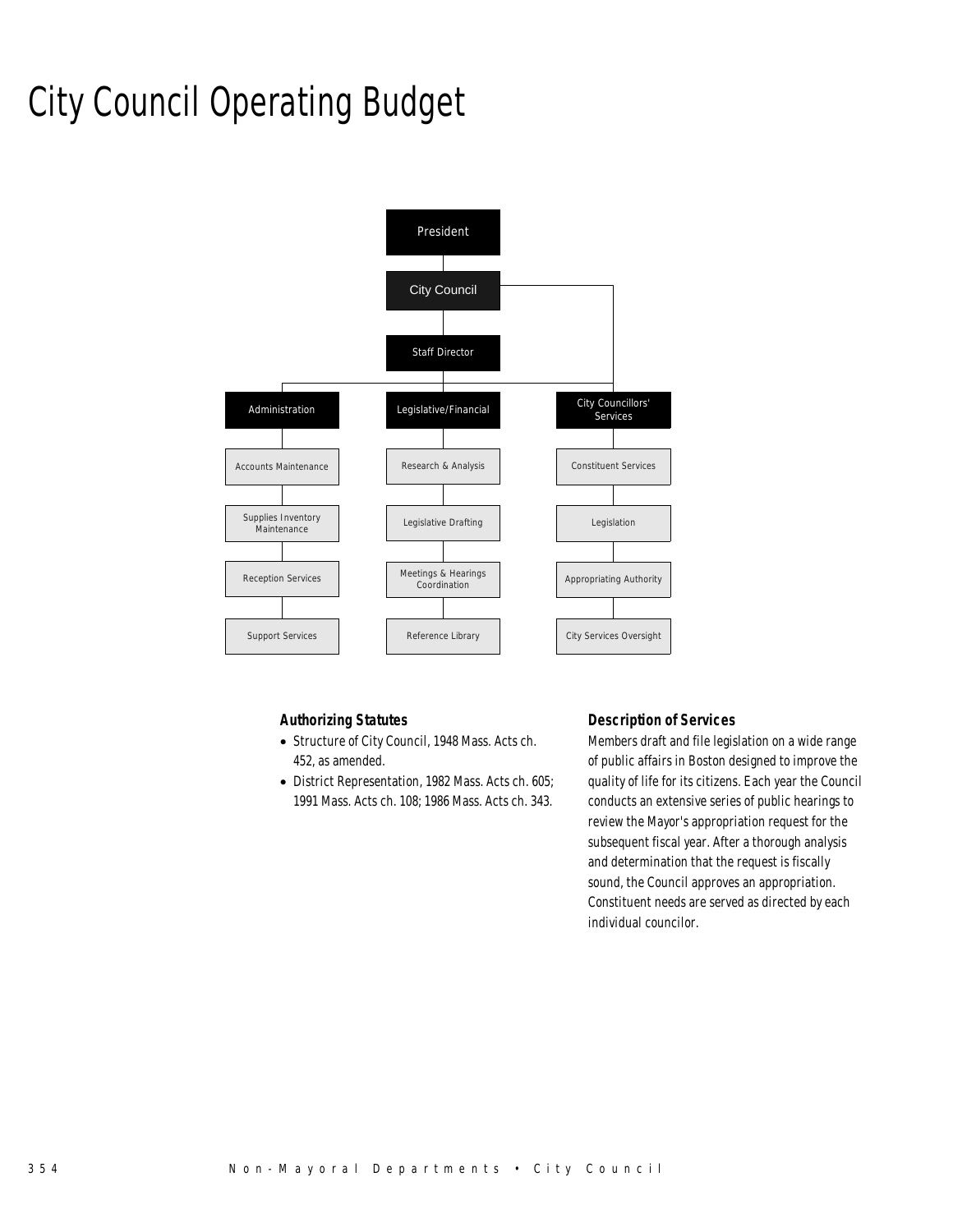# Department History

| <b>Personnel Services</b>       |                                                                                                                                                                                                                                                                                                      | FY12 Expenditure                                                                                        | FY13 Expenditure                                                                                                    | FY14 Appropriation                                                                                                           | FY15 Adopted                                                                                             | Inc/Dec 14 vs 15                                                                                                                   |
|---------------------------------|------------------------------------------------------------------------------------------------------------------------------------------------------------------------------------------------------------------------------------------------------------------------------------------------------|---------------------------------------------------------------------------------------------------------|---------------------------------------------------------------------------------------------------------------------|------------------------------------------------------------------------------------------------------------------------------|----------------------------------------------------------------------------------------------------------|------------------------------------------------------------------------------------------------------------------------------------|
|                                 | 51000 Permanent Employees<br>51100 Emergency Employees<br>51200 Overtime                                                                                                                                                                                                                             | 4,241,297<br>$\overline{0}$<br>$\boldsymbol{0}$                                                         | 4,485,294<br>0<br>$\mathbf{0}$                                                                                      | 4,746,200<br>$\mathbf{0}$<br>$\overline{0}$                                                                                  | 4,861,031<br>0<br>$\overline{0}$                                                                         | 114,831<br>$\mathbf{0}$<br>$\mathbf{0}$                                                                                            |
|                                 | 51600 Unemployment Compensation<br>51700 Workers' Compensation                                                                                                                                                                                                                                       | 75,150<br>$\overline{0}$                                                                                | 45,347<br>$\mathbf{0}$                                                                                              | 95,000<br>$\overline{0}$                                                                                                     | 95,000<br>0                                                                                              | $\overline{0}$<br>$\Omega$                                                                                                         |
|                                 | <b>Total Personnel Services</b>                                                                                                                                                                                                                                                                      | 4,316,447                                                                                               | 4,530,641                                                                                                           | 4,841,200                                                                                                                    | 4,956,031                                                                                                | 114,831                                                                                                                            |
| <b>Contractual Services</b>     |                                                                                                                                                                                                                                                                                                      | FY12 Expenditure                                                                                        | FY13 Expenditure                                                                                                    | FY14 Appropriation                                                                                                           | FY15 Adopted                                                                                             | Inc/Dec 14 vs 15                                                                                                                   |
|                                 | 52100 Communications<br>52200 Utilities<br>52400 Snow Removal<br>52500 Garbage/Waste Removal<br>52600 Repairs Buildings & Structures<br>52700 Repairs & Service of Equipment<br>52800 Transportation of Persons<br>52900 Contracted Services<br><b>Total Contractual Services</b>                    | 28,463<br>0<br>$\overline{0}$<br>0<br>$\overline{0}$<br>2,747<br>$\boldsymbol{0}$<br>118,256<br>149,466 | 19,579<br>$\mathbf{0}$<br>$\mathbf{0}$<br>$\mathbf{0}$<br>$\mathbf{0}$<br>4,957<br>$\mathbf 0$<br>89,707<br>114,243 | 40,000<br>$\theta$<br>$\theta$<br>$\overline{0}$<br>$\Omega$<br>12,000<br>$\mathbf{0}$<br>169,750<br>221,750                 | 20,000<br>0<br>$\overline{0}$<br>$\mathbf{0}$<br>$\Omega$<br>10,000<br>0<br>160,000<br>190,000           | $-20,000$<br>$\mathbf{0}$<br>$\mathbf{0}$<br>$\overline{0}$<br>$\overline{0}$<br>$-2,000$<br>$\mathbf{0}$<br>$-9,750$<br>$-31,750$ |
| <b>Supplies &amp; Materials</b> |                                                                                                                                                                                                                                                                                                      | FY12 Expenditure                                                                                        | FY13 Expenditure                                                                                                    | FY14 Appropriation                                                                                                           | FY15 Adopted                                                                                             | Inc/Dec 14 vs 15                                                                                                                   |
|                                 | 53000 Auto Energy Supplies<br>53200 Food Supplies<br>53400 Custodial Supplies<br>53500 Med, Dental, & Hosp Supply<br>53600 Office Supplies and Materials<br>53700 Clothing Allowance<br>53800 Educational Supplies & Mat<br>53900 Misc Supplies & Materials<br><b>Total Supplies &amp; Materials</b> | $\boldsymbol{0}$<br>4,164<br>0<br>$\mathbf{0}$<br>16,026<br>0<br>0<br>$\Omega$<br>20,190                | $\mathbf 0$<br>4,750<br>0<br>$\mathbf{0}$<br>26,363<br>$\mathbf 0$<br>$\mathbf{0}$<br>$\Omega$<br>31,113            | $\mathbf 0$<br>4,000<br>$\overline{0}$<br>$\overline{0}$<br>38,750<br>$\theta$<br>$\overline{0}$<br>$\overline{0}$<br>42,750 | $\mathbf 0$<br>4,000<br>0<br>$\overline{0}$<br>28,750<br>0<br>$\overline{0}$<br>$\overline{0}$<br>32,750 | 0<br>$\mathbf{0}$<br>$\overline{0}$<br>$\Omega$<br>$-10,000$<br>$\Omega$<br>$\overline{0}$<br>$\Omega$<br>$-10,000$                |
| <b>Current Chgs &amp; Oblig</b> |                                                                                                                                                                                                                                                                                                      | FY12 Expenditure                                                                                        | FY13 Expenditure                                                                                                    | FY14 Appropriation                                                                                                           | FY15 Adopted                                                                                             | Inc/Dec 14 vs 15                                                                                                                   |
|                                 | 54300 Workers' Comp Medical<br>54400 Legal Liabilities<br>54500 Aid To Veterans<br>54600 Current Charges H&I<br>54700 Indemnification<br>54900 Other Current Charges<br>Total Current Chgs & Oblig                                                                                                   | 244<br>$\mathbf 0$<br>0<br>0<br>$\Omega$<br>16,234<br>16,478                                            | 0<br>$\mathbf 0$<br>$\mathbf{0}$<br>$\mathbf{0}$<br>$\Omega$<br>12,664<br>12,664                                    | 5,000<br>$\theta$<br>$\theta$<br>$\overline{0}$<br>$\Omega$<br>14,300<br>19,300                                              | 3,000<br>0<br>$\overline{0}$<br>$\overline{0}$<br>$\Omega$<br>15,900<br>18,900                           | $-2,000$<br>$\theta$<br>$\mathbf{0}$<br>$\overline{0}$<br>$\overline{0}$<br>1,600<br>$-400$                                        |
| Equipment                       |                                                                                                                                                                                                                                                                                                      | FY12 Expenditure                                                                                        | FY13 Expenditure                                                                                                    | FY14 Appropriation                                                                                                           | FY15 Adopted                                                                                             | Inc/Dec 14 vs 15                                                                                                                   |
|                                 | 55000 Automotive Equipment<br>55400 Lease/Purchase<br>55600 Office Furniture & Equipment<br>55900 Misc Equipment<br><b>Total Equipment</b>                                                                                                                                                           | $\boldsymbol{0}$<br>$\Omega$<br>4,051<br>11,086<br>15,137                                               | 0<br>$\mathbf 0$<br>3,622<br>41,809<br>45,431                                                                       | $\boldsymbol{0}$<br>$\mathbf{0}$<br>5,000<br>20,000<br>25,000                                                                | $\mathbf 0$<br>$\mathbf 0$<br>3,000<br>13,000<br>16,000                                                  | $\mathbf 0$<br>$\overline{0}$<br>$-2,000$<br>$-7,000$<br>$-9,000$                                                                  |
| Other                           |                                                                                                                                                                                                                                                                                                      | FY12 Expenditure                                                                                        | FY13 Expenditure                                                                                                    | FY14 Appropriation                                                                                                           | FY15 Adopted                                                                                             | Inc/Dec 14 vs 15                                                                                                                   |
|                                 | 56200 Special Appropriation<br>57200 Structures & Improvements<br>58000 Land & Non-Structure<br><b>Total Other</b>                                                                                                                                                                                   | $\boldsymbol{0}$<br>$\boldsymbol{0}$<br>$\mathbf 0$<br>0                                                | 0<br>0<br>$\mathbf 0$<br>0                                                                                          | $\boldsymbol{0}$<br>$\mathbf 0$<br>$\theta$<br>0                                                                             | 0<br>0<br>0<br>0                                                                                         | 0<br>0<br>$\mathbf 0$<br>0                                                                                                         |
|                                 | <b>Grand Total</b>                                                                                                                                                                                                                                                                                   | 4,517,718                                                                                               | 4,734,092                                                                                                           | 5,150,000                                                                                                                    | 5,213,681                                                                                                | 63,681                                                                                                                             |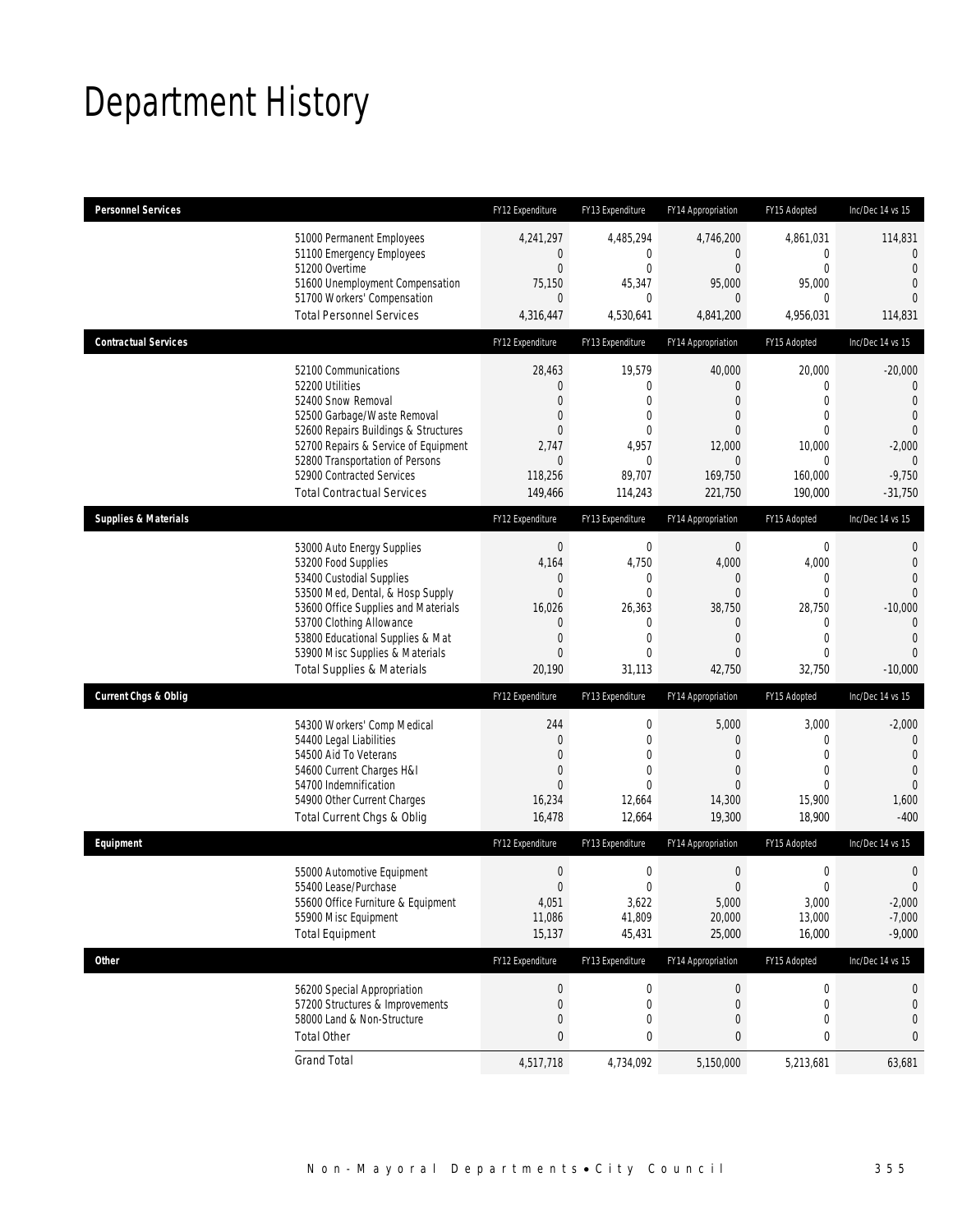# Department Personnel

| Title                         | Union<br>Code | Grade     | Position | FY15 Salary | Title                     | Union<br>Code | Grade     | Position | FY15 Salary  |
|-------------------------------|---------------|-----------|----------|-------------|---------------------------|---------------|-----------|----------|--------------|
|                               |               |           |          |             |                           |               |           |          |              |
| Admin Assistant               | CCS           | <b>NG</b> | 22.00    | 835,556     | Legal Assistant           | CCS           | <b>NG</b> | 3.00     | 111,556      |
| <b>Asst Research Director</b> | CCS           | <b>NG</b> | 1.00     | 55,152      | Legislative Director      | CCS           | <b>NG</b> | 1.00     | 77,212       |
| Asst. Budget Director         | CCS           | <b>NG</b> | 1.00     | 62,672      | Programming Manager (CC)  | CCS           | <b>NG</b> | 1.00     | 59,664       |
| <b>Budget Director</b>        | CCS           | <b>NG</b> | 1.00     | 84,732      | Receptionist              | <b>CCS</b>    | <b>NG</b> | 1.00     | 47,129       |
| <b>Business Manager</b>       | CCS           | <b>NG</b> | 1.00     | 57,658      | Research Director         | CCS           | <b>NG</b> | 1.00     | 63,675       |
| City Councilor                | CCS           | ΝG        | 13.00    | 1,140,623   | Secretary                 | CCS           | <b>NG</b> | 68.00    | 1,673,634    |
| <b>City Messenger</b>         | CCS           | ΝG        | 1.00     | 53,898      | St Director (CC)          | EXM           | NG.       | 1.00     | 85,234       |
|                               |               |           |          |             | <b>Total</b>              |               |           | 116      | 4,408,395    |
|                               |               |           |          |             | <b>Adjustments</b>        |               |           |          |              |
|                               |               |           |          |             | Differential Payments     |               |           |          | $\mathbf{0}$ |
|                               |               |           |          |             | Other                     |               |           |          | 452,636      |
|                               |               |           |          |             | Chargebacks               |               |           |          | $\mathbf 0$  |
|                               |               |           |          |             | <b>Salary Savings</b>     |               |           |          | $\mathbf{0}$ |
|                               |               |           |          |             | <b>FY15 Total Request</b> |               |           |          | 4,861,031    |
|                               |               |           |          |             |                           |               |           |          |              |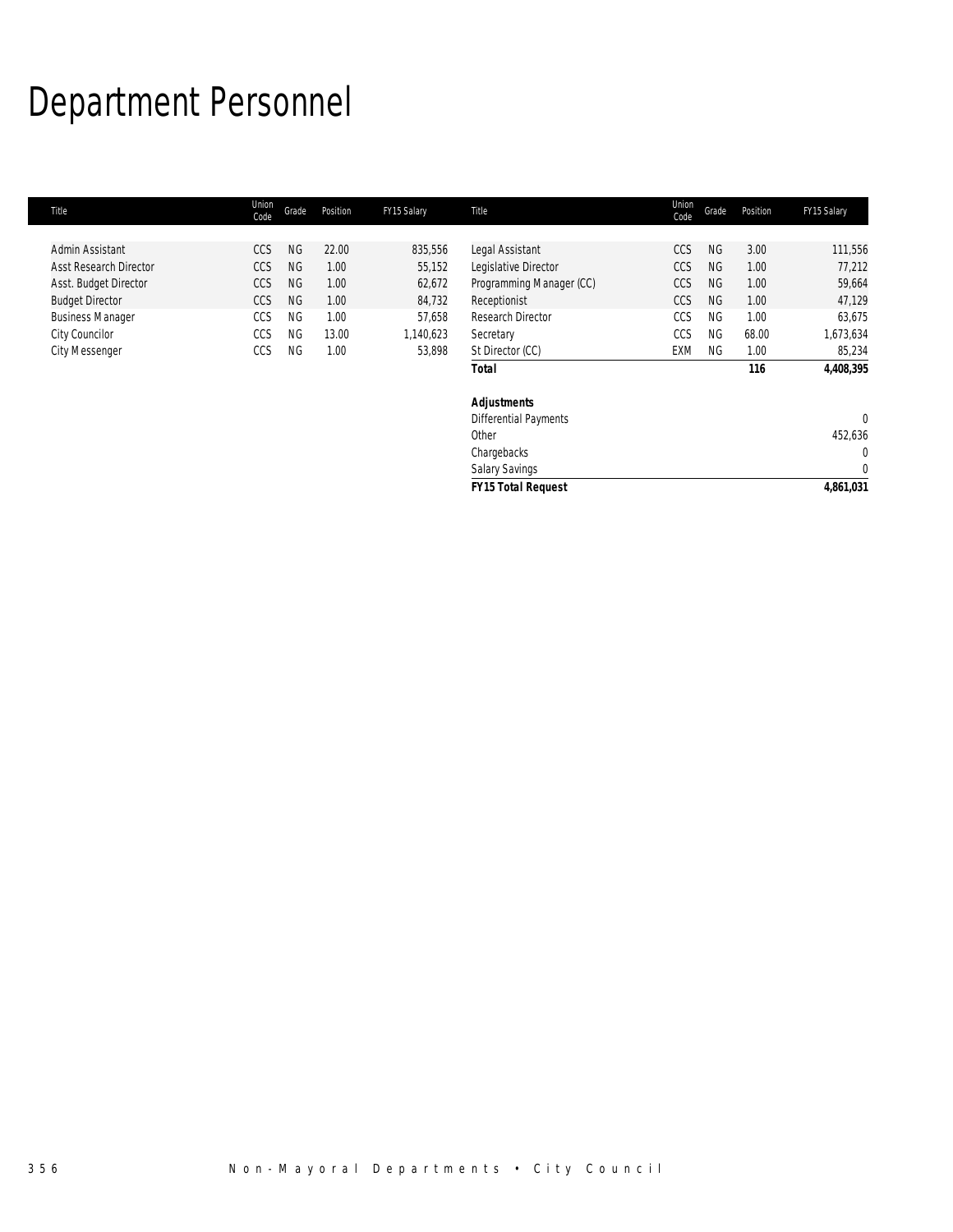# Program 1. Administration

# *Daisy De La Rosa, Manager , Organization 112100*

### *Program Description*

The Administration Program is responsible for providing staff resources and administrative direction to City Council programs. It also oversees budgeting, purchasing, information systems, and personnel matters for the City Council.

| <b>Operating Budget</b>                    | Actual '12        | Actual '13        | Approp '14         | <b>Budget '15</b> |
|--------------------------------------------|-------------------|-------------------|--------------------|-------------------|
| <b>Personnel Services</b><br>Non Personnel | 183,591<br>95.622 | 147.452<br>70.205 | 212.139<br>127.000 | 239,294<br>64,250 |
| Total                                      | 279,213           | 217,657           | 339,139            | 303,544           |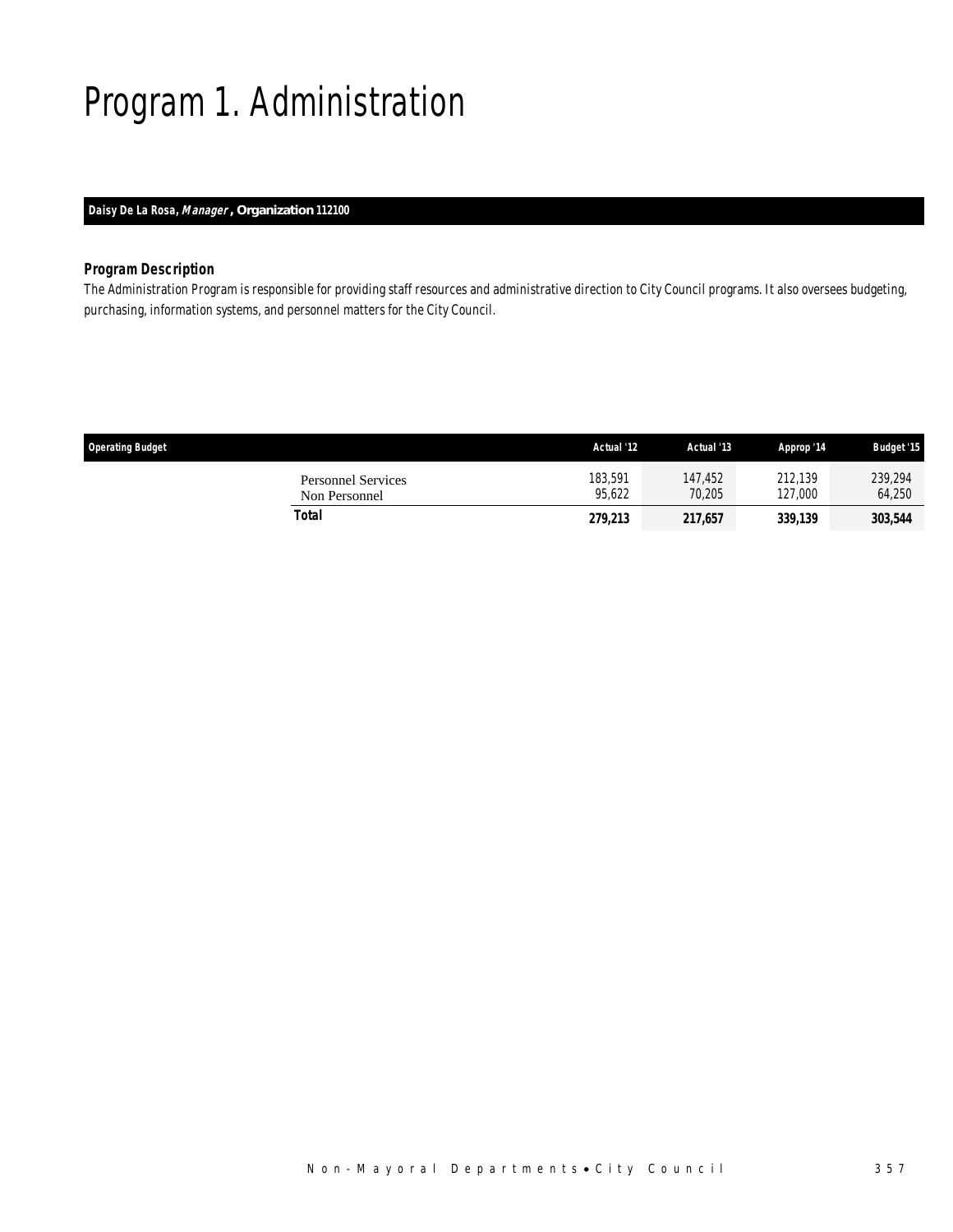# Program 2. City Councilors

# *William P. Linehan, Manager , Organization 112200*

# *Program Description*

The City Councilors program provides a liaison between Bostonians and their municipal government, and advocates on behalf of constituent needs at the city department, state, and federal levels. The program also translates appropriate citizen concerns into Council legislation.

| <b>Operating Budget</b> |                                            | Actual '12          | Actual '13           | Approp '14           | <b>Budget '15</b>    |
|-------------------------|--------------------------------------------|---------------------|----------------------|----------------------|----------------------|
|                         | <b>Personnel Services</b><br>Non Personnel | 3,690,967<br>92.922 | 3,830,837<br>124.634 | 4,066,835<br>156,300 | 4,133,060<br>169,000 |
|                         | <b>Total</b>                               | 3,783,889           | 3,955,471            | 4,223,135            | 4,302,060            |
|                         |                                            |                     |                      |                      |                      |
| Performance             |                                            |                     |                      |                      |                      |

### **Strategy:** To maximize opportunities for citizen input into the Council's legislative process.

| <b>Performance Measures</b>                                                                                                                                                                                                           | Actual '12                           | Actual '13                           | Projected '14                        | Target '15                           |
|---------------------------------------------------------------------------------------------------------------------------------------------------------------------------------------------------------------------------------------|--------------------------------------|--------------------------------------|--------------------------------------|--------------------------------------|
| % of legislative matters receiving public<br>hearing<br>Appropriations & Loan Orders<br>Legislative matters receiving public hearing<br>Legislative matters referred to committee<br>Public hearings held<br>Regular Council sessions | 77%<br>46<br>215<br>281<br>141<br>36 | 75%<br>84<br>210<br>281<br>148<br>35 | 86%<br>62<br>269<br>314<br>191<br>35 | 77%<br>56<br>215<br>280<br>145<br>36 |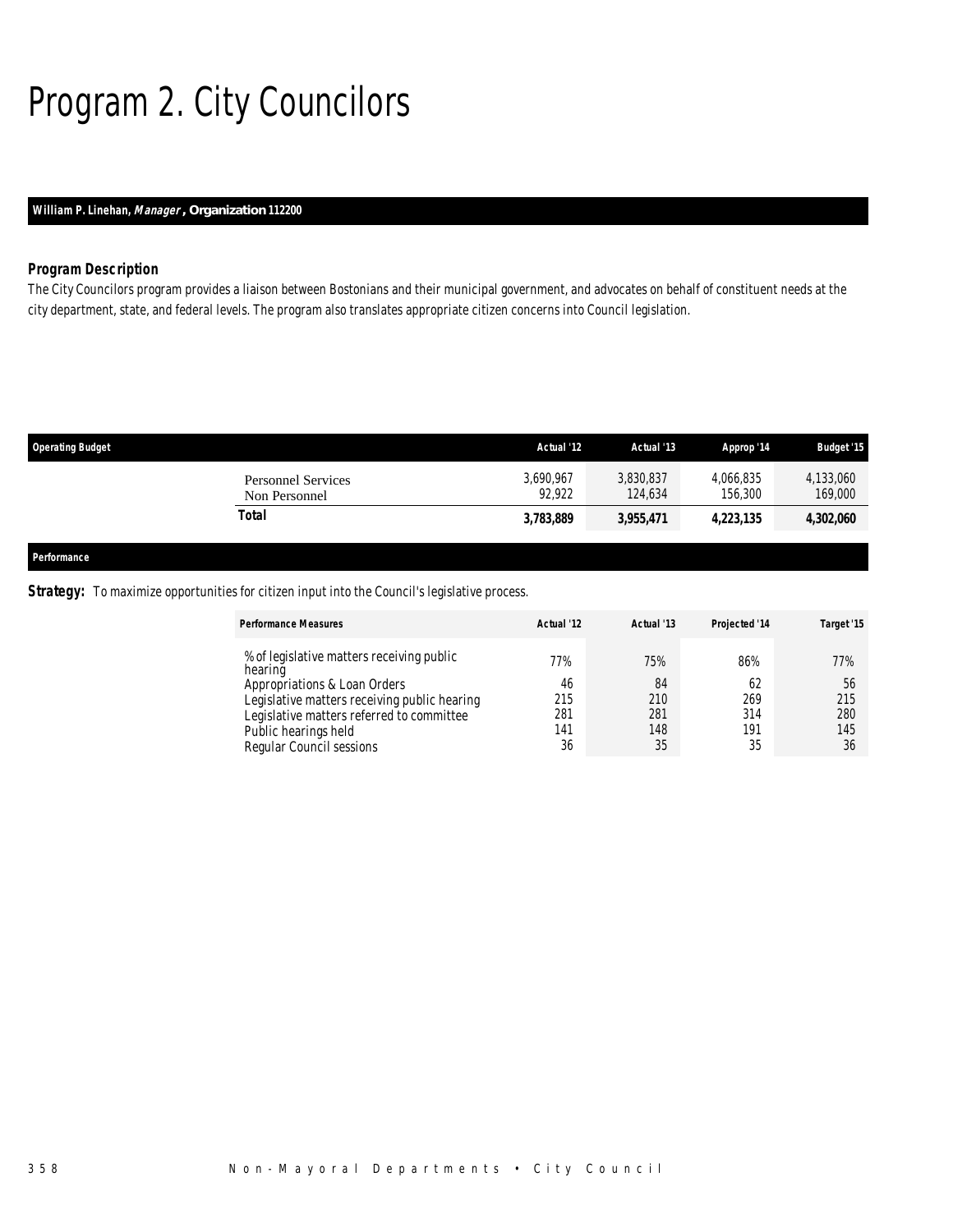# Program 3. Legislative/Financial Support

# *Daisy De La Rosa, Manager , Organization 112300*

### *Program Description*

The mission of the Legislative/Financial Support Program is to provide research and draft legislation to be filed by City Councilors and provide analysis of legislation introduced by the Mayor. The program also provides a comprehensive analysis of the operating and capital budgets. The program maintains the Council's municipal reference library, furnishing City departments and the general public with information on municipal government.

| <b>Operating Budget</b>                    | Actual '12        | Actual '13       | Approp '14        | <b>Budget '15</b> |
|--------------------------------------------|-------------------|------------------|-------------------|-------------------|
| <b>Personnel Services</b><br>Non Personnel | 441,889<br>12.727 | 552,352<br>8.612 | 562,226<br>25,500 | 583,677<br>24,400 |
| Total                                      | 454,616           | 560.964          | 587,726           | 608,077           |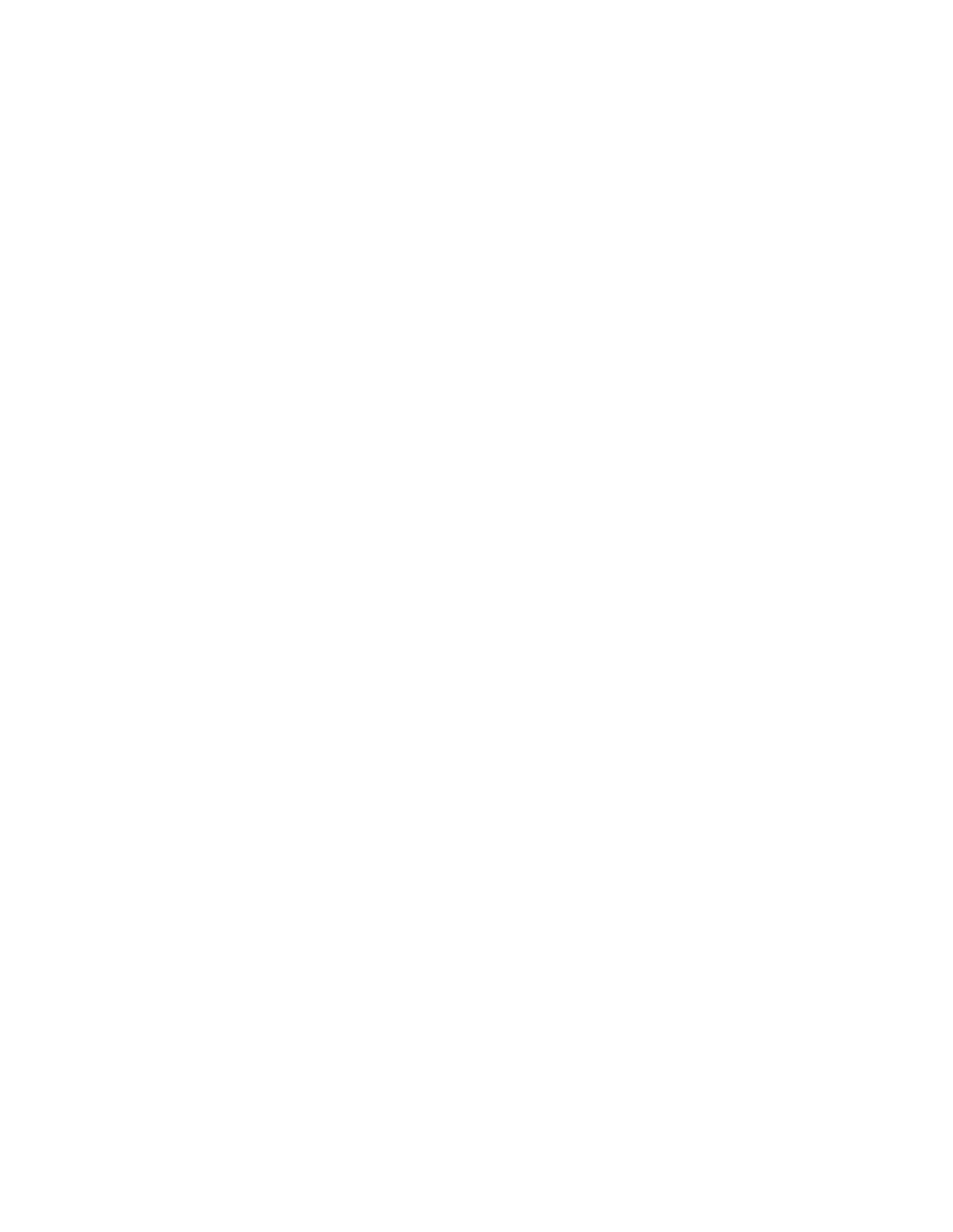# Finance Commission Operating Budget

### *Matt Cahill, Director , Appropriation 193*

### *Department Mission*

The mission of the Finance Commission is to investigate matters relating to appropriations, loans, expenditures, accounts and methods of administration affecting the City of Boston or Suffolk County, or any department thereof which the Commission determines requires investigation. The Commission reports its findings to the Mayor, the City Council, and the general public.

### *Selected Performance Strategies*

#### *Finance Commission*

- To carry out investigations determined appropriate by the Finance Commission.
- To review all City contracts for statutory compliance.

| <b>Operating Budget</b> | Program Name                               | Total Actual '12 | Total Actual '13 | Total Approp '14 | <b>Total Budget '15</b> |
|-------------------------|--------------------------------------------|------------------|------------------|------------------|-------------------------|
|                         | <b>Finance Commission</b>                  | 178,713          | 187,377          | 197.659          | 247,688                 |
|                         | <b>Total</b>                               | 178,713          | 187,377          | 197,659          | 247,688                 |
| <b>Operating Budget</b> |                                            | Actual '12       | Actual '13       | Approp '14       | <b>Budget '15</b>       |
|                         | <b>Personnel Services</b><br>Non Personnel | 177.100<br>1,613 | 185,908<br>1,469 | 190.259<br>7.400 | 240,288<br>7,400        |
|                         | Total                                      | 178,713          | 187,377          | 197,659          | 247,688                 |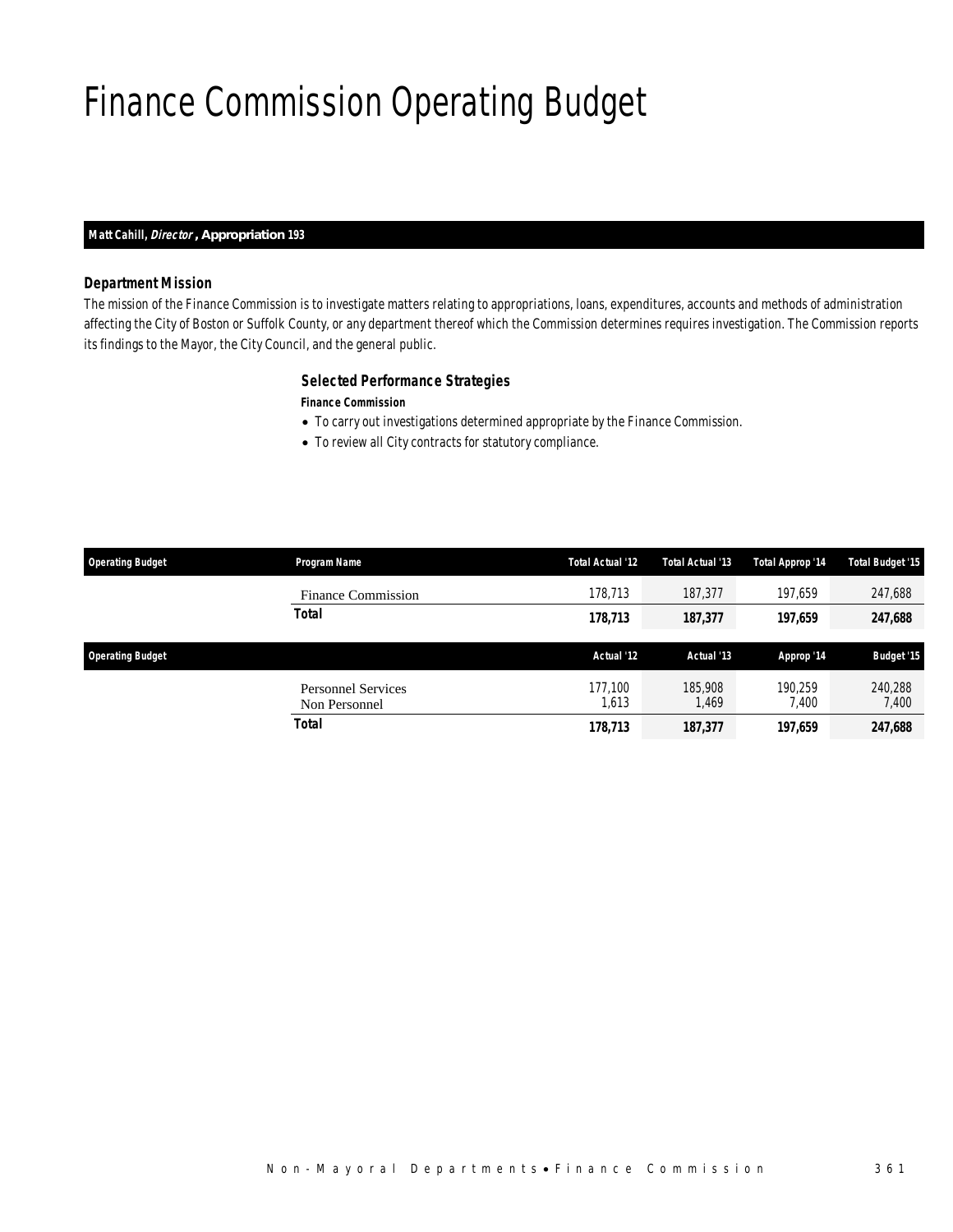# Finance Commission Operating Budget



#### *Authorizing Statutes*

- Finance Commission, 1908 Mass. Acts ch. 562; 1909 Mass. Acts ch. 486, § 17.
- Duties, 1909 Mass. Acts ch. 486, § 18-19; 1948 Mass. Acts ch. 261.
- Referrals to Finance Commission by the Mayor, Auditor, or Collector-Treasurer, 1909 Mass. Acts ch. 486, § 18-19; 1948 Mass. Acts ch. 452, §§ 49- 50.
- Expenses, 1965 Mass. Acts ch. 894.
- Powers, Penalties, Perjury, Depositions, Protection Against Self-Incrimination, 1909 Mass. Acts ch. 486, §§ 20-21, as amended.
- Off-Street Parking Facilities, Eminent Domain, 1946 Mass. Acts ch. 474, § 1a, as amended.

#### *Description of Services*

The Finance Commission conducts investigations into all matters it deems appropriate. The Commission hires independent staff who conduct many of the investigations, with the Commission publishing and presenting all final reports. The Finance Commission also reviews, and if necessary investigates, all contracts referred to it and reports its findings and recommendations to the Mayor.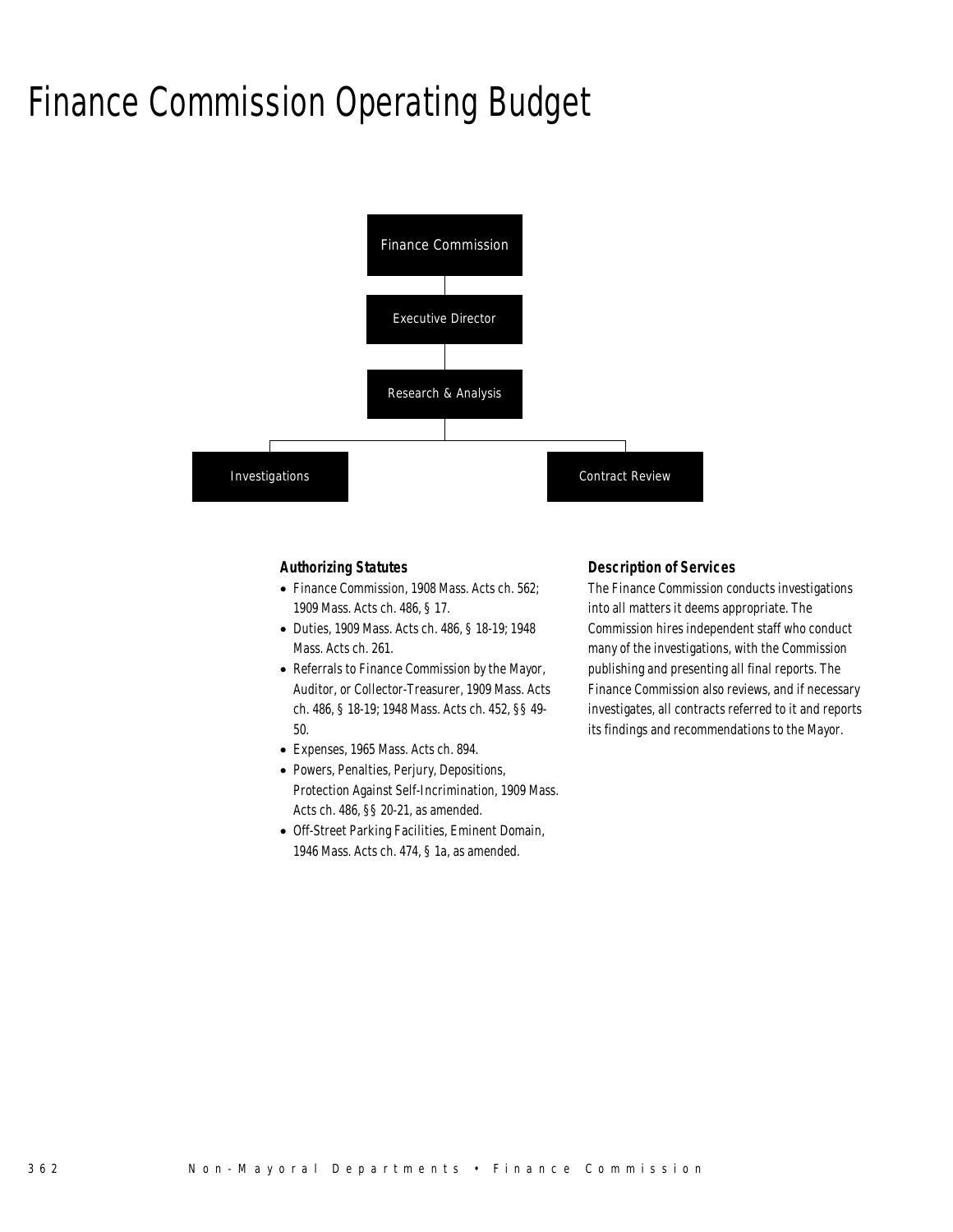# Department History

| <b>Personnel Services</b>       |                                                                                                                                                                                                                                                                                                      | FY12 Expenditure                                                                   | FY13 Expenditure                                                                           | FY14 Appropriation                                                                                                                       | FY15 Adopted                                                                                                               | Inc/Dec 14 vs 15                                                                                                                       |
|---------------------------------|------------------------------------------------------------------------------------------------------------------------------------------------------------------------------------------------------------------------------------------------------------------------------------------------------|------------------------------------------------------------------------------------|--------------------------------------------------------------------------------------------|------------------------------------------------------------------------------------------------------------------------------------------|----------------------------------------------------------------------------------------------------------------------------|----------------------------------------------------------------------------------------------------------------------------------------|
|                                 | 51000 Permanent Employees<br>51100 Emergency Employees<br>51200 Overtime<br>51600 Unemployment Compensation<br>51700 Workers' Compensation<br><b>Total Personnel Services</b>                                                                                                                        | 177,100<br>0<br>$\mathbf 0$<br>0<br>0<br>177,100                                   | 185,908<br>0<br>$\boldsymbol{0}$<br>0<br>0<br>185,908                                      | 190,259<br>0<br>$\boldsymbol{0}$<br>$\overline{0}$<br>$\overline{0}$<br>190,259                                                          | 240,288<br>0<br>$\mathbf 0$<br>$\mathbf{0}$<br>$\mathbf{0}$<br>240,288                                                     | 50,029<br>0<br>$\mathbf{0}$<br>$\mathbf{0}$<br>$\overline{0}$<br>50,029                                                                |
| <b>Contractual Services</b>     |                                                                                                                                                                                                                                                                                                      | FY12 Expenditure                                                                   | FY13 Expenditure                                                                           | FY14 Appropriation                                                                                                                       | FY15 Adopted                                                                                                               | Inc/Dec 14 vs 15                                                                                                                       |
|                                 | 52100 Communications<br>52200 Utilities<br>52400 Snow Removal<br>52500 Garbage/Waste Removal<br>52600 Repairs Buildings & Structures<br>52700 Repairs & Service of Equipment<br>52800 Transportation of Persons<br>52900 Contracted Services<br><b>Total Contractual Services</b>                    | 1,454<br>$\boldsymbol{0}$<br>0<br>0<br>0<br>0<br>0<br>0<br>1,454                   | 1,070<br>$\boldsymbol{0}$<br>0<br>0<br>$\overline{0}$<br>250<br>0<br>$\mathbf{0}$<br>1,320 | 2,700<br>0<br>$\overline{0}$<br>$\overline{0}$<br>$\overline{0}$<br>250<br>$\mathbf 0$<br>1,500<br>4,450                                 | 2,700<br>$\mathbf 0$<br>$\mathbf{0}$<br>$\mathbf{0}$<br>$\mathbf{0}$<br>250<br>$\mathbf 0$<br>1,500<br>4,450               | $\mathbf 0$<br>$\mathbf{0}$<br>$\overline{0}$<br>$\overline{0}$<br>$\mathbf 0$<br>$\overline{0}$<br>$\mathbf 0$<br>$\overline{0}$<br>0 |
| <b>Supplies &amp; Materials</b> |                                                                                                                                                                                                                                                                                                      | FY12 Expenditure                                                                   | FY13 Expenditure                                                                           | FY14 Appropriation                                                                                                                       | FY15 Adopted                                                                                                               | Inc/Dec 14 vs 15                                                                                                                       |
|                                 | 53000 Auto Energy Supplies<br>53200 Food Supplies<br>53400 Custodial Supplies<br>53500 Med, Dental, & Hosp Supply<br>53600 Office Supplies and Materials<br>53700 Clothing Allowance<br>53800 Educational Supplies & Mat<br>53900 Misc Supplies & Materials<br><b>Total Supplies &amp; Materials</b> | $\boldsymbol{0}$<br>$\boldsymbol{0}$<br>0<br>0<br>0<br>0<br>0<br>0<br>$\mathbf{0}$ | $\mathbf 0$<br>0<br>0<br>0<br>74<br>0<br>$\mathbf 0$<br>0<br>74                            | $\boldsymbol{0}$<br>$\boldsymbol{0}$<br>$\mathbf 0$<br>$\mathbf 0$<br>575<br>$\overline{0}$<br>$\boldsymbol{0}$<br>$\overline{0}$<br>575 | $\boldsymbol{0}$<br>$\mathbf 0$<br>$\mathbf{0}$<br>$\mathbf 0$<br>575<br>$\mathbf 0$<br>$\mathbf 0$<br>$\mathbf{0}$<br>575 | 0<br>$\mathbf 0$<br>$\mathbf{0}$<br>$\mathbf{0}$<br>$\mathbf 0$<br>$\overline{0}$<br>$\mathbf{0}$<br>$\overline{0}$<br>$\mathbf{0}$    |
| <b>Current Chgs &amp; Oblig</b> |                                                                                                                                                                                                                                                                                                      | FY12 Expenditure                                                                   | FY13 Expenditure                                                                           | FY14 Appropriation                                                                                                                       | FY15 Adopted                                                                                                               | Inc/Dec 14 vs 15                                                                                                                       |
|                                 | 54300 Workers' Comp Medical<br>54400 Legal Liabilities<br>54500 Aid To Veterans<br>54600 Current Charges H&I<br>54700 Indemnification<br>54900 Other Current Charges<br>Total Current Chgs & Oblig                                                                                                   | $\boldsymbol{0}$<br>$\mathbf 0$<br>0<br>0<br>$\mathbf 0$<br>73<br>73               | $\mathbf 0$<br>0<br>$\overline{0}$<br>0<br>$\mathbf{0}$<br>75<br>75                        | $\boldsymbol{0}$<br>$\overline{0}$<br>$\overline{0}$<br>$\overline{0}$<br>$\mathbf 0$<br>250<br>250                                      | $\boldsymbol{0}$<br>$\mathbf 0$<br>$\mathbf{0}$<br>$\mathbf{0}$<br>$\mathbf 0$<br>250<br>250                               | $\mathbf 0$<br>$\mathbf 0$<br>$\overline{0}$<br>$\overline{0}$<br>$\overline{0}$<br>$\mathbf{0}$<br>$\mathbf{0}$                       |
| Equipment                       |                                                                                                                                                                                                                                                                                                      | FY12 Expenditure                                                                   | FY13 Expenditure                                                                           | FY14 Appropriation                                                                                                                       | FY15 Adopted                                                                                                               | Inc/Dec 14 vs 15                                                                                                                       |
|                                 | 55000 Automotive Equipment<br>55400 Lease/Purchase<br>55600 Office Furniture & Equipment<br>55900 Misc Equipment<br><b>Total Equipment</b>                                                                                                                                                           | $\mathbf 0$<br>$\overline{0}$<br>$\theta$<br>86<br>86                              | 0<br>$\Omega$<br>$\boldsymbol{0}$<br>0<br>0                                                | $\boldsymbol{0}$<br>$\Omega$<br>$\boldsymbol{0}$<br>2,125<br>2,125                                                                       | $\boldsymbol{0}$<br>$\boldsymbol{0}$<br>$\boldsymbol{0}$<br>2,125<br>2,125                                                 | $\mathbf 0$<br>$\Omega$<br>$\mathbf 0$<br>$\mathbf 0$<br>0                                                                             |
| <b>Other</b>                    |                                                                                                                                                                                                                                                                                                      | FY12 Expenditure                                                                   | FY13 Expenditure                                                                           | FY14 Appropriation                                                                                                                       | FY15 Adopted                                                                                                               | Inc/Dec 14 vs 15                                                                                                                       |
|                                 | 56200 Special Appropriation<br>57200 Structures & Improvements<br>58000 Land & Non-Structure<br><b>Total Other</b>                                                                                                                                                                                   | $\boldsymbol{0}$<br>$\boldsymbol{0}$<br>0<br>$\bf{0}$                              | 0<br>$\boldsymbol{0}$<br>0<br>0                                                            | $\boldsymbol{0}$<br>$\boldsymbol{0}$<br>0<br>$\bf{0}$                                                                                    | 0<br>$\boldsymbol{0}$<br>$\mathbf 0$<br>$\pmb{0}$                                                                          | 0<br>$\mathbf 0$<br>0<br>0                                                                                                             |
|                                 | <b>Grand Total</b>                                                                                                                                                                                                                                                                                   | 178,713                                                                            | 187,377                                                                                    | 197,659                                                                                                                                  | 247,688                                                                                                                    | 50,029                                                                                                                                 |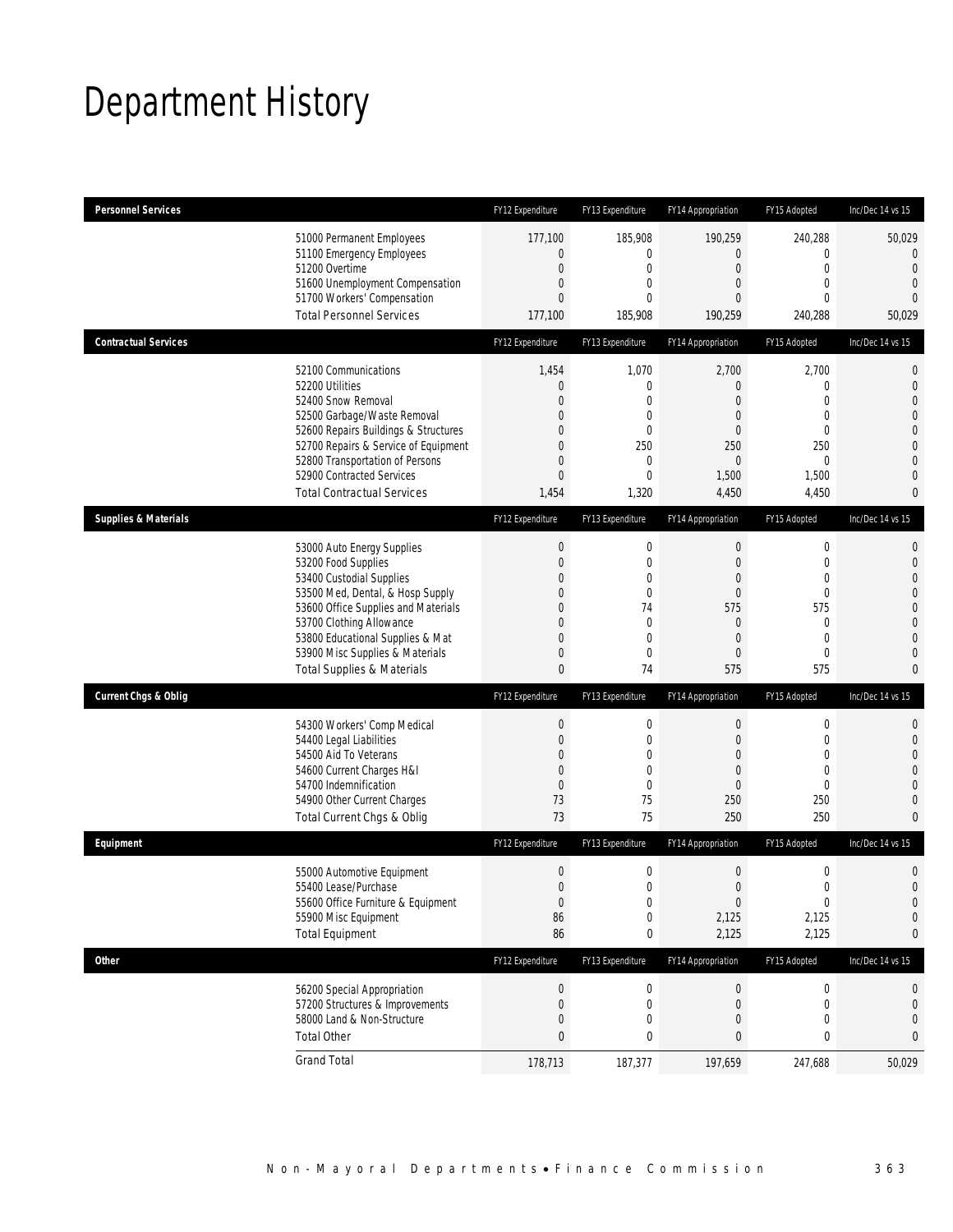# Department Personnel

| Title           | Union<br>Code   | Grade | Position | FY15 Salary | Title                     | Union<br>Code | Grade | Position | FY15 Salary    |
|-----------------|-----------------|-------|----------|-------------|---------------------------|---------------|-------|----------|----------------|
|                 |                 |       |          |             |                           |               |       |          |                |
| Admin Assistant | EXM             | 03    | 1.00     | 39,551      | Confidential Secretary    | EXM           | 12    | 1.00     | 114,303        |
| Chairperson     | EX <sub>0</sub> | ΝG    | 1.00     | 5,014       | <b>Financial Analyst</b>  | EXM           | 06    | 1.00     | 77,883         |
|                 |                 |       |          |             | <b>Total</b>              |               |       | 4        | 236,751        |
|                 |                 |       |          |             | <b>Adjustments</b>        |               |       |          |                |
|                 |                 |       |          |             | Differential Payments     |               |       |          | $\mathbf 0$    |
|                 |                 |       |          |             | Other                     |               |       |          | 3,537          |
|                 |                 |       |          |             | Chargebacks               |               |       |          | $\mathbf{0}$   |
|                 |                 |       |          |             | Salary Savings            |               |       |          | $\overline{0}$ |
|                 |                 |       |          |             | <b>FY15 Total Request</b> |               |       |          | 240,288        |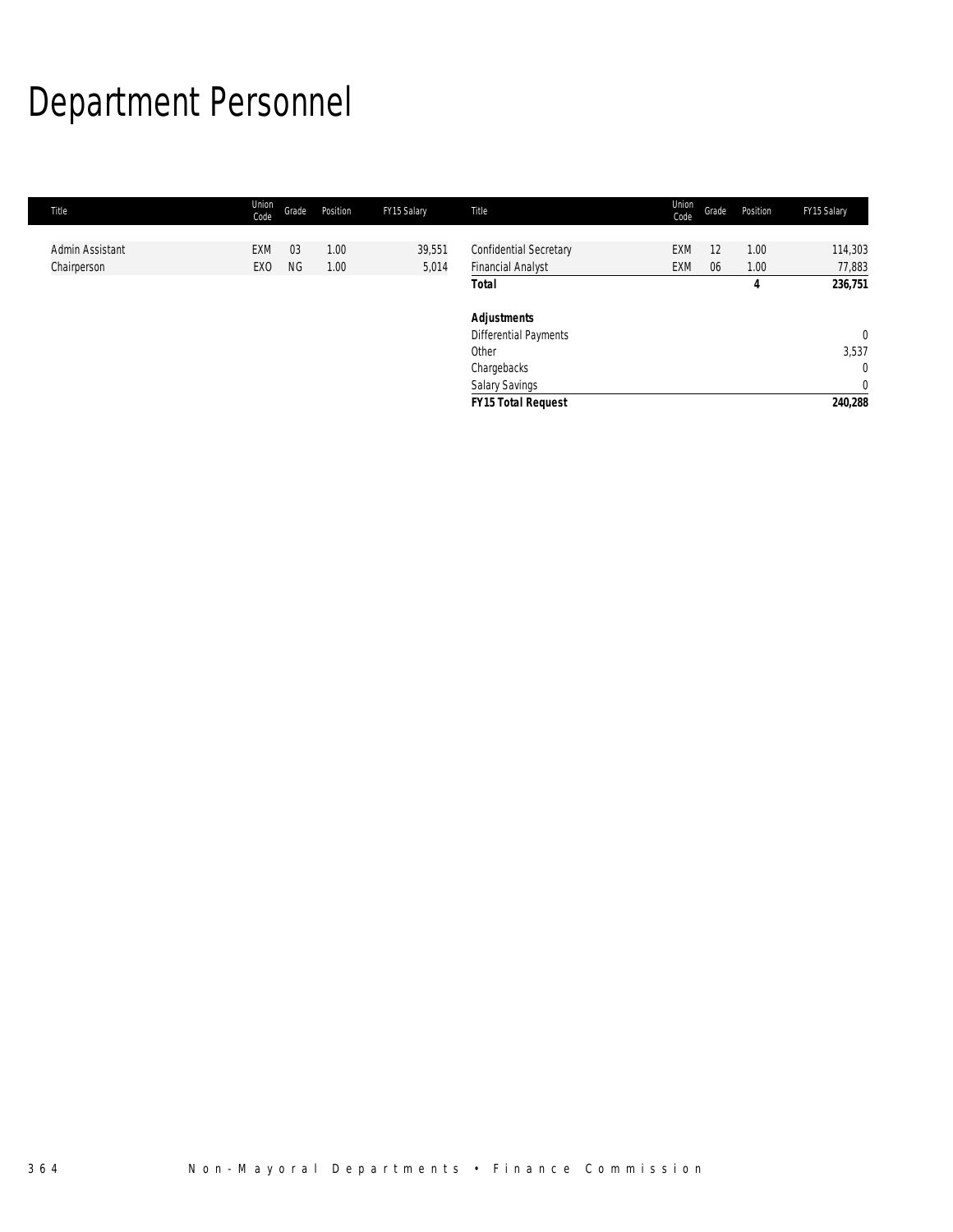# Program 1. Finance Commission

### *Matt Cahill, Manager , Organization 193100*

### *Program Description*

The Finance Commission investigates matters relating to appropriations, loans, expenditures, accounts, and methods of administration affecting the City of Boston or Suffolk County, or any department thereof which the Commission determines requires investigation. The Commission reports its findings to the Mayor, the City Council, and the general public.

| <b>Operating Budget</b>                    | Actual '12       | Actual '13      | Approp '14       | <b>Budget '15</b> |
|--------------------------------------------|------------------|-----------------|------------------|-------------------|
| <b>Personnel Services</b><br>Non Personnel | 177,100<br>1,613 | 185,908<br>.469 | 190.259<br>7,400 | 240,288<br>7,400  |
| Total                                      | 178,713          | 187,377         | 197,659          | 247,688           |
|                                            |                  |                 |                  |                   |

# *Performance*

### **Strategy:** To carry out investigations determined appropriate by the Finance Commission.

|                                                                         | <b>Performance Measures</b>                                                                           | Actual '12  | Actual '13 | Projected '14 | Target '15 |
|-------------------------------------------------------------------------|-------------------------------------------------------------------------------------------------------|-------------|------------|---------------|------------|
|                                                                         | Investigations completed                                                                              | 43          | 35         | 31            | 35         |
| <b>Strategy:</b> To review all City contracts for statutory compliance. |                                                                                                       |             |            |               |            |
|                                                                         | <b>Performance Measures</b>                                                                           | Actual '12  | Actual '13 | Projected '14 | Target '15 |
|                                                                         | % of Chapter 30B contracts in compliance<br>% of non-Chapter 30B contracts reviewed<br>within 14 days | 99%<br>100% | 98%<br>99% | 98%<br>99%    | 99%<br>99% |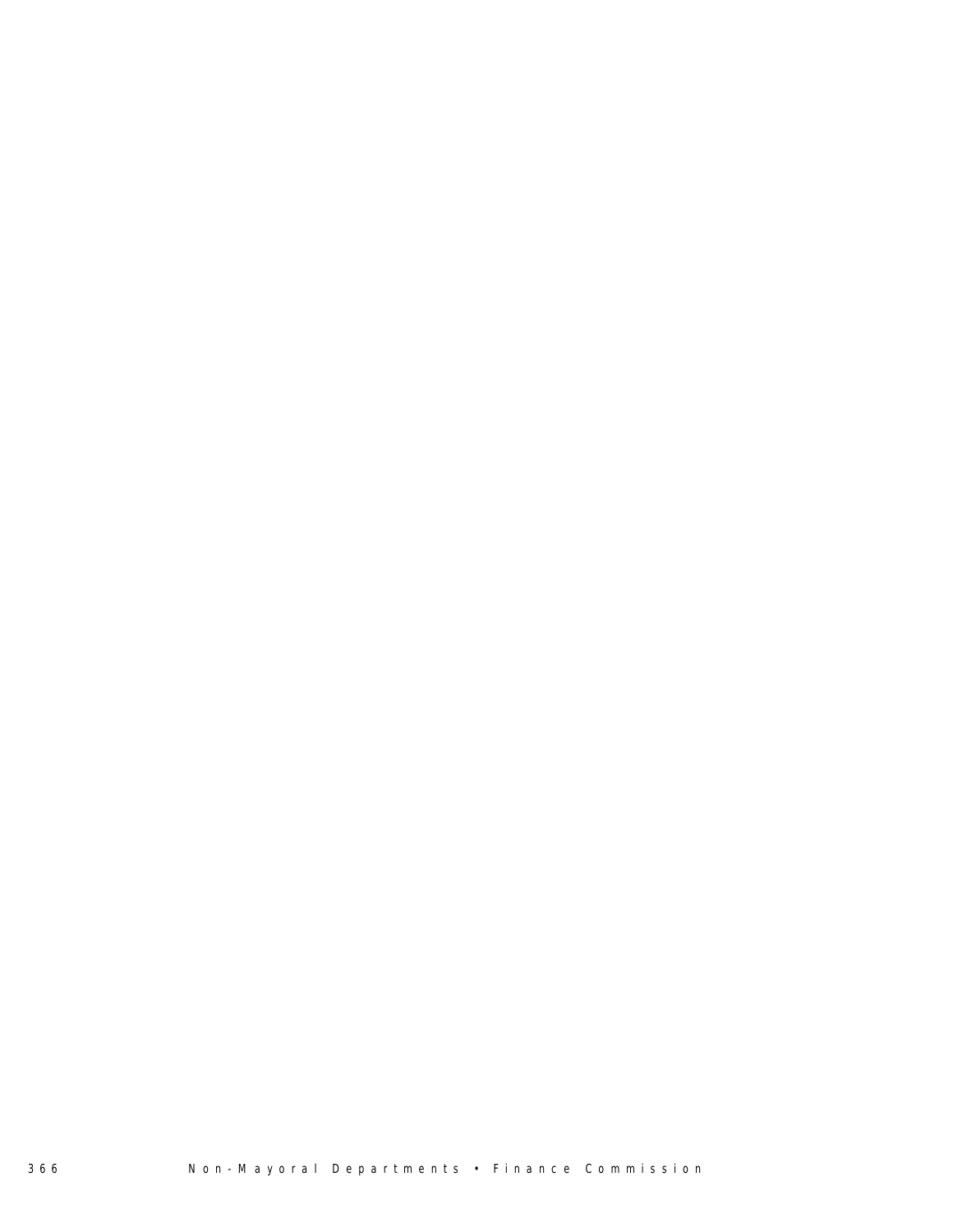# Licensing Board Operating Budget

#### *Nicole Murati-Ferrer, Chair , Appropriation 252*

### *Department Mission*

The Board grants and regulates various types of alcohol and food licenses for restaurants, nightclubs, private clubs, package stores, hotels, inns, common victuallers (food only), bowling alleys, pool tables, lodging houses, dormitories (fraternities which are a category of dormitory licenses), and fortune tellers. The City of Boston Licensing Board consists of 3 Commissioners. The Commissioners are appointed by the Governor and serve a 6 year term. The Boston Police officers act as agents of the Board, they report violations of the alcoholic and other laws of the Commonwealth to the Board. The Board holds hearings on these violations and issues penalties.

### *Selected Performance Strategies*

### *Licensing*

- To process applications and issue alcoholic beverage licenses or other licenses.
- To renew all licenses on an annual basis and collect the appropriate fees.
- To respond to neighborhood complaints and police violations by disciplining licensees as appropriate.

| <b>Operating Budget</b> | Program Name                               | Total Actual '12  | Total Actual '13  | Total Approp '14  | <b>Total Budget '15</b> |
|-------------------------|--------------------------------------------|-------------------|-------------------|-------------------|-------------------------|
|                         | Licensing                                  | 620,838           | 676,262           | 725,322           | 711,017                 |
|                         | Total                                      | 620,838           | 676,262           | 725,322           | 711,017                 |
| <b>Operating Budget</b> |                                            | Actual '12        | Actual '13        | Approp '14        | <b>Budget '15</b>       |
|                         | <b>Personnel Services</b><br>Non Personnel | 584.963<br>35.875 | 636.778<br>39,484 | 671.343<br>53.979 | 666,988<br>44,029       |
|                         | Total                                      | 620,838           | 676,262           | 725,322           | 711,017                 |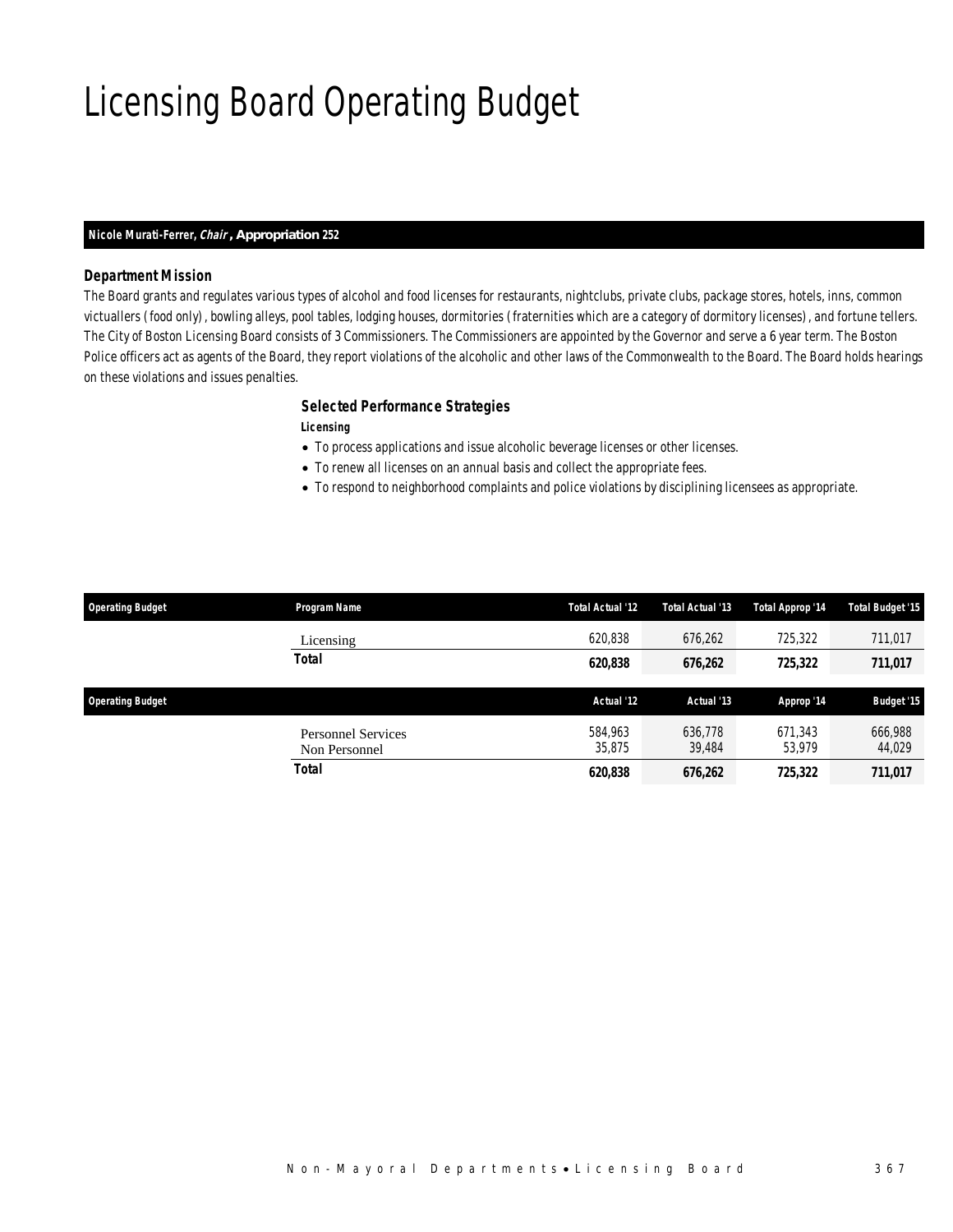# Licensing Board Operating Budget



### *Authorizing Statutes*

- Enabling Legislation, CBC St. 14 § 1.
- The Rules & Regulations of the Board also govern.
- M.G.L.A. c. 138, §§ 12, 14, 15, 23, 34, 64, 67.
- M.G.L.A. c. 140 §§ 1-7, 9-21, 22-32, 177, 185I.

### *Description of Services*

The Board grants and regulates various types of alcohol and food licenses for restaurants, nightclubs, private clubs, package stores, hotels, inns, common victuallers (food only), bowling alleys, pool tables, lodging houses, dormitories or fraternities, and fortune tellers. The Board's jurisdiction is within the confines of the City of Boston for all of the aforementioned licenses. The Boston Police officers act as agents of the Board, they report violations of the alcoholic and other laws of the Commonwealth to the Board.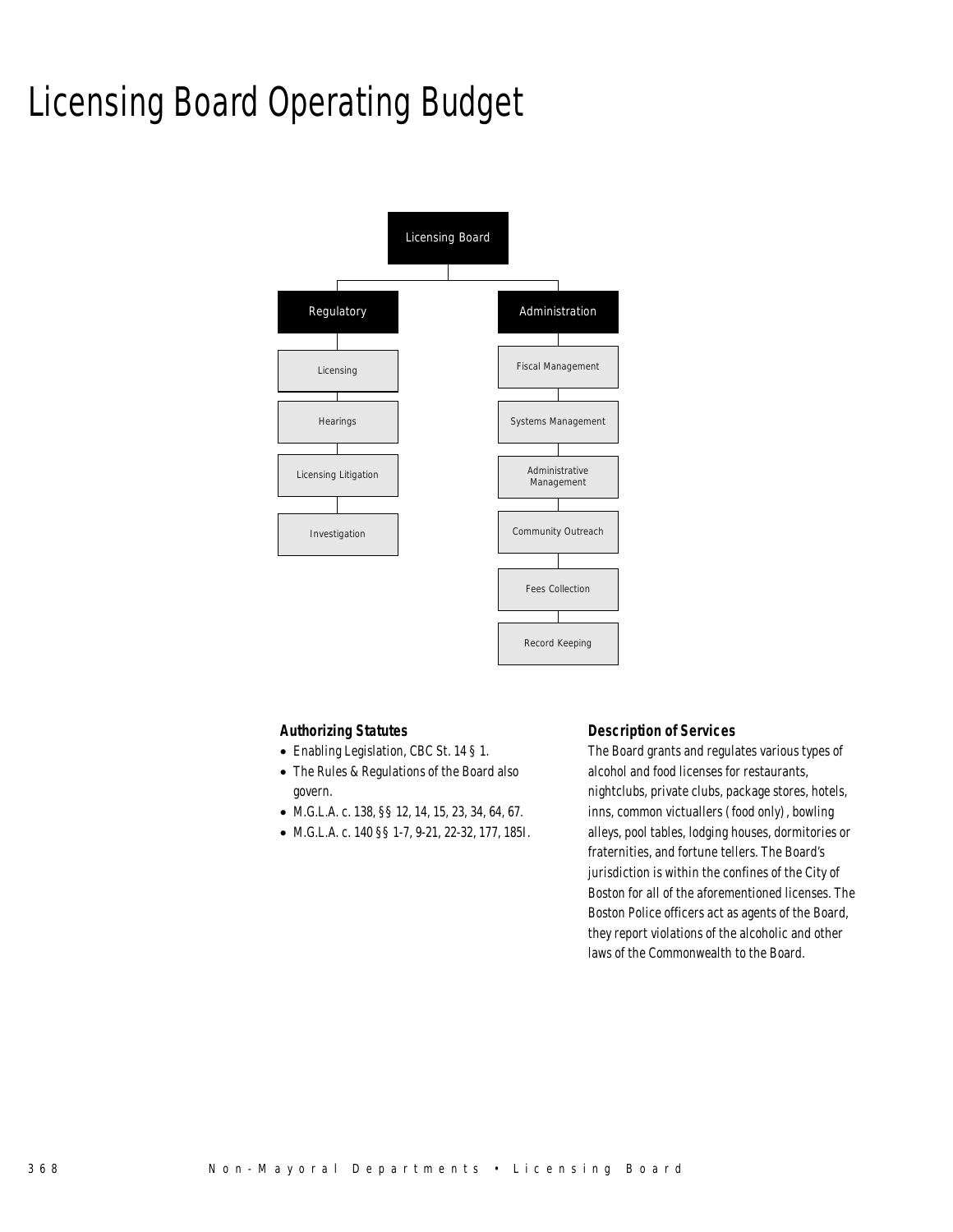# Department History

| <b>Personnel Services</b>       |                                                                                                                                                                                                                                                                                                      | FY12 Expenditure                                                                                                           | FY13 Expenditure                                                                          | FY14 Appropriation                                                                        | FY15 Adopted                                                                                                             | Inc/Dec 14 vs 15                                                                                                                               |
|---------------------------------|------------------------------------------------------------------------------------------------------------------------------------------------------------------------------------------------------------------------------------------------------------------------------------------------------|----------------------------------------------------------------------------------------------------------------------------|-------------------------------------------------------------------------------------------|-------------------------------------------------------------------------------------------|--------------------------------------------------------------------------------------------------------------------------|------------------------------------------------------------------------------------------------------------------------------------------------|
|                                 | 51000 Permanent Employees<br>51100 Emergency Employees<br>51200 Overtime<br>51600 Unemployment Compensation<br>51700 Workers' Compensation<br><b>Total Personnel Services</b>                                                                                                                        | 534,920<br>$\mathbf 0$<br>$\mathbf 0$<br>16,577<br>33,466<br>584,963                                                       | 560,008<br>0<br>0<br>0<br>76,770<br>636,778                                               | 671,343<br>0<br>$\mathbf 0$<br>0<br>0<br>671,343                                          | 666,988<br>$\mathbf 0$<br>$\mathbf 0$<br>$\mathbf{0}$<br>$\Omega$<br>666,988                                             | $-4,355$<br>0<br>$\overline{0}$<br>$\mathbf{0}$<br>$\theta$<br>$-4,355$                                                                        |
| <b>Contractual Services</b>     |                                                                                                                                                                                                                                                                                                      | FY12 Expenditure                                                                                                           | FY13 Expenditure                                                                          | FY14 Appropriation                                                                        | FY15 Adopted                                                                                                             | Inc/Dec 14 vs 15                                                                                                                               |
|                                 | 52100 Communications<br>52200 Utilities<br>52400 Snow Removal<br>52500 Garbage/Waste Removal<br>52600 Repairs Buildings & Structures<br>52700 Repairs & Service of Equipment<br>52800 Transportation of Persons<br>52900 Contracted Services<br><b>Total Contractual Services</b>                    | 5,157<br>$\theta$<br>$\overline{0}$<br>$\mathbf 0$<br>0<br>726<br>25<br>11,860<br>17,768                                   | 5,402<br>0<br>$\Omega$<br>$\mathbf{0}$<br>0<br>0<br>375<br>5,503<br>11,280                | 7,000<br>0<br>0<br>0<br>0<br>1,000<br>629<br>26,750<br>35,379                             | 7,000<br>$\mathbf 0$<br>$\Omega$<br>$\mathbf 0$<br>$\mathbf{0}$<br>1,000<br>629<br>15,500<br>24,129                      | $\mathbf 0$<br>$\mathbf 0$<br>$\overline{0}$<br>$\overline{0}$<br>$\overline{0}$<br>$\overline{0}$<br>$\overline{0}$<br>$-11,250$<br>$-11,250$ |
| <b>Supplies &amp; Materials</b> |                                                                                                                                                                                                                                                                                                      | FY12 Expenditure                                                                                                           | FY13 Expenditure                                                                          | FY14 Appropriation                                                                        | FY15 Adopted                                                                                                             | Inc/Dec 14 vs 15                                                                                                                               |
|                                 | 53000 Auto Energy Supplies<br>53200 Food Supplies<br>53400 Custodial Supplies<br>53500 Med, Dental, & Hosp Supply<br>53600 Office Supplies and Materials<br>53700 Clothing Allowance<br>53800 Educational Supplies & Mat<br>53900 Misc Supplies & Materials<br><b>Total Supplies &amp; Materials</b> | $\boldsymbol{0}$<br>$\boldsymbol{0}$<br>0<br>$\boldsymbol{0}$<br>9,744<br>0<br>$\boldsymbol{0}$<br>$\overline{0}$<br>9,744 | 0<br>0<br>0<br>0<br>7,714<br>0<br>$\mathbf{0}$<br>$\Omega$<br>7,714                       | $\mathbf 0$<br>$\mathbf 0$<br>0<br>$\mathbf 0$<br>8,900<br>$\mathbf 0$<br>0<br>0<br>8,900 | $\boldsymbol{0}$<br>$\mathbf 0$<br>$\mathbf{0}$<br>$\mathbf{0}$<br>10,900<br>0<br>$\mathbf{0}$<br>$\mathbf{0}$<br>10,900 | $\mathbf{0}$<br>$\mathbf{0}$<br>$\overline{0}$<br>$\Omega$<br>2,000<br>$\mathbf{0}$<br>$\mathbf{0}$<br>$\overline{0}$<br>2,000                 |
| <b>Current Chgs &amp; Oblig</b> |                                                                                                                                                                                                                                                                                                      | FY12 Expenditure                                                                                                           | FY13 Expenditure                                                                          | FY14 Appropriation                                                                        | FY15 Adopted                                                                                                             | Inc/Dec 14 vs 15                                                                                                                               |
|                                 | 54300 Workers' Comp Medical<br>54400 Legal Liabilities<br>54500 Aid To Veterans<br>54600 Current Charges H&I<br>54700 Indemnification<br>54900 Other Current Charges<br>Total Current Chgs & Oblig                                                                                                   | 2,419<br>$\overline{0}$<br>0<br>$\mathbf 0$<br>$\overline{0}$<br>5,944<br>8,363                                            | 13,697<br>$\boldsymbol{0}$<br>$\mathbf{0}$<br>$\mathbf{0}$<br>$\Omega$<br>6,793<br>20,490 | $\mathbf 0$<br>$\mathbf 0$<br>0<br>0<br>0<br>9,700<br>9,700                               | 0<br>$\mathbf 0$<br>$\mathbf{0}$<br>$\mathbf{0}$<br>$\mathbf{0}$<br>9,000<br>9,000                                       | $\mathbf 0$<br>$\mathbf 0$<br>$\overline{0}$<br>$\overline{0}$<br>$\theta$<br>$-700$<br>$-700$                                                 |
| Equipment                       |                                                                                                                                                                                                                                                                                                      | FY12 Expenditure                                                                                                           | FY13 Expenditure                                                                          | FY14 Appropriation                                                                        | FY15 Adopted                                                                                                             | Inc/Dec 14 vs 15                                                                                                                               |
|                                 | 55000 Automotive Equipment<br>55400 Lease/Purchase<br>55600 Office Furniture & Equipment<br>55900 Misc Equipment<br><b>Total Equipment</b>                                                                                                                                                           | $\boldsymbol{0}$<br>$\overline{0}$<br>$\boldsymbol{0}$<br>$\mathbf 0$<br>$\bf 0$                                           | 0<br>$\Omega$<br>0<br>0<br>0                                                              | $\mathbf 0$<br>$\overline{0}$<br>$\boldsymbol{0}$<br>$\mathbf 0$<br>0                     | $\mathbf 0$<br>$\mathbf 0$<br>$\boldsymbol{0}$<br>$\mathbf 0$<br>0                                                       | $\mathbf 0$<br>$\overline{0}$<br>$\mathbf 0$<br>$\mathbf 0$<br>0                                                                               |
| <b>Other</b>                    |                                                                                                                                                                                                                                                                                                      | FY12 Expenditure                                                                                                           | FY13 Expenditure                                                                          | FY14 Appropriation                                                                        | FY15 Adopted                                                                                                             | Inc/Dec 14 vs 15                                                                                                                               |
|                                 | 56200 Special Appropriation<br>57200 Structures & Improvements<br>58000 Land & Non-Structure<br><b>Total Other</b>                                                                                                                                                                                   | $\boldsymbol{0}$<br>$\boldsymbol{0}$<br>$\mathbf 0$<br>$\bf 0$                                                             | 0<br>0<br>0<br>0                                                                          | $\boldsymbol{0}$<br>0<br>$\mathbf 0$<br>0                                                 | 0<br>0<br>$\mathbf 0$<br>0                                                                                               | 0<br>$\mathbf 0$<br>$\mathbf 0$<br>0                                                                                                           |
|                                 | <b>Grand Total</b>                                                                                                                                                                                                                                                                                   | 620,838                                                                                                                    | 676,262                                                                                   | 725,322                                                                                   | 711,017                                                                                                                  | $-14,305$                                                                                                                                      |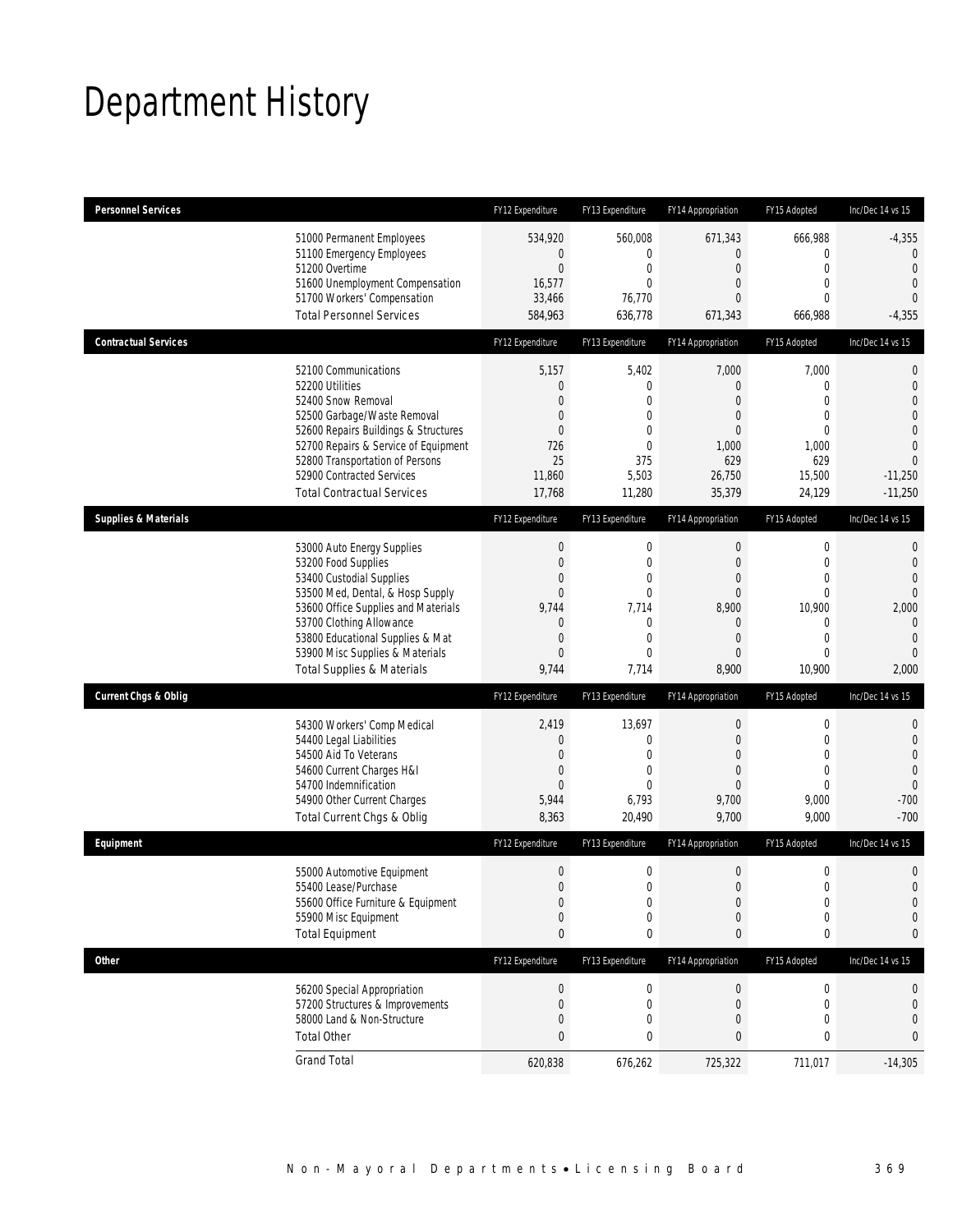# Department Personnel

| Title           | Union<br>Code | Grade     | Position | FY15 Salary | Title                            | Union<br>Code   | Grade     | Position | FY15 Salary  |
|-----------------|---------------|-----------|----------|-------------|----------------------------------|-----------------|-----------|----------|--------------|
|                 |               |           |          |             |                                  |                 |           |          |              |
| Admin Assistant | SU4           | 15        | 2.00     | 122,814     | <b>Exec Secretary</b>            | <b>EXM</b>      | <b>NG</b> | 1.00     | 92,754       |
| Chairperson     | CDH           | <b>NG</b> | 1.00     | 97,267      | <b>Head Administrative Clerk</b> | SU <sub>4</sub> | 14        | 3.00     | 137,955      |
| Commissioner    | CDH           | <b>NG</b> | 2.00     | 147,006     | Sr Personnel Officer (PWD)       | SE <sub>1</sub> | 06        | 1.00     | 68,272       |
|                 |               |           |          |             | Student Intern                   | <b>EXM</b>      | <b>NG</b> | 1.00     | 32,850       |
|                 |               |           |          |             | <b>Total</b>                     |                 |           | 11       | 698,918      |
|                 |               |           |          |             | <b>Adjustments</b>               |                 |           |          |              |
|                 |               |           |          |             | <b>Differential Payments</b>     |                 |           |          | $\mathbf{0}$ |
|                 |               |           |          |             | Other                            |                 |           |          | 920          |
|                 |               |           |          |             | Chargebacks                      |                 |           |          | $\mathbf{0}$ |
|                 |               |           |          |             | <b>Salary Savings</b>            |                 |           |          | $-32,850$    |
|                 |               |           |          |             | <b>FY15 Total Request</b>        |                 |           |          | 666,988      |